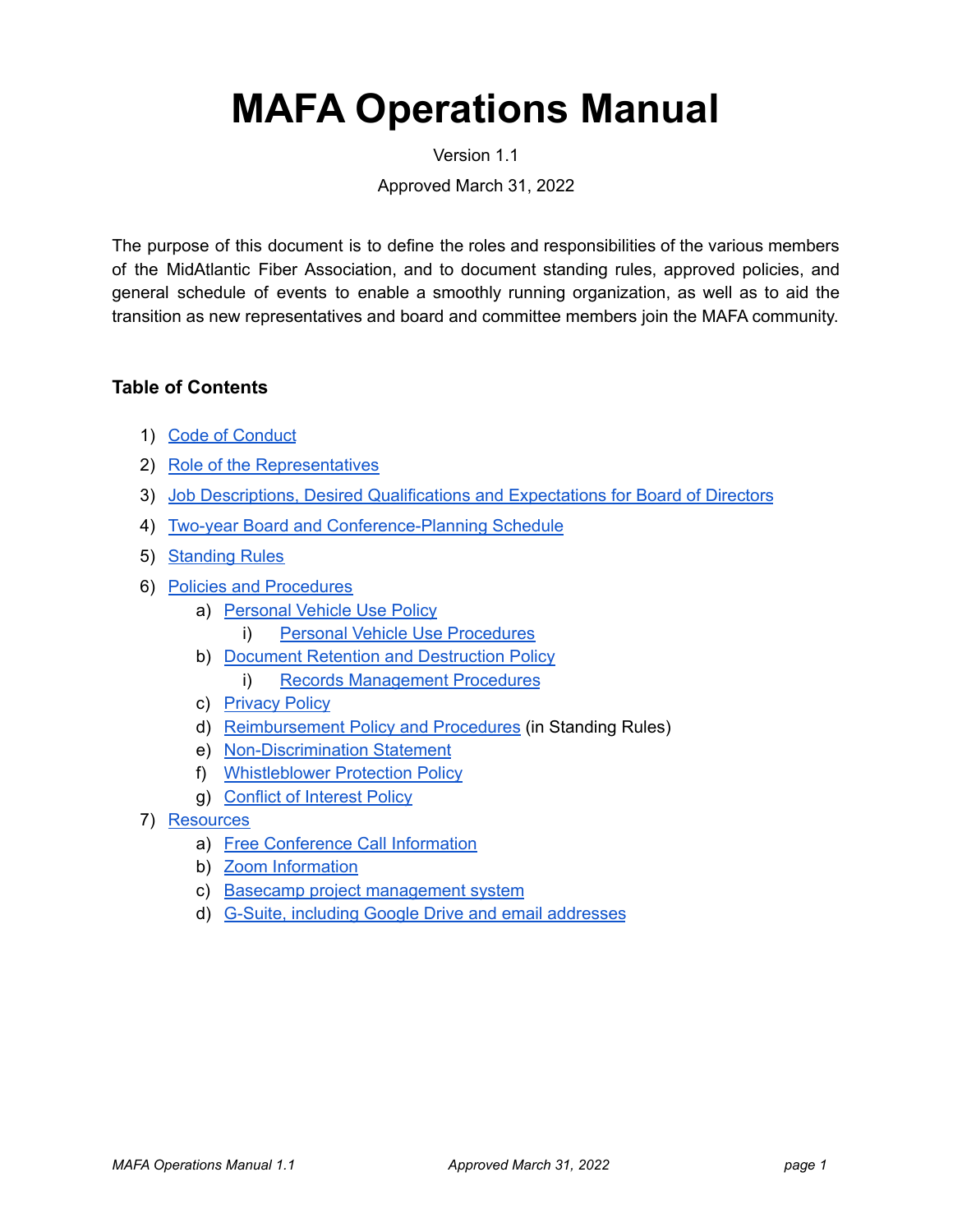## **Code of Conduct**

MAFA's mission is the work of many people. Some basic ground rules apply to all MAFA volunteers, whether they play a major, long-term role, or perform a one-time task of a short duration.

**● Treat all board members, volunteers, members, and the public with respect.**

### **● Communicate.**

- Keep up with Basecamp and your email and phone calls.
- If someone needs information from you, give it.
- If you're asked to do something, do it (or decline and explain why you can't).
- Keep the people you work with informed.

### **● Participate.**

- Be informed about MAFA's mission, policies, and programs.
- Prepare for board and committee meetings by reviewing the meeting agenda and supporting materials.
- Attend your meetings.
- Serve on committees and offer to take on special assignments when your capacity allows.
- Inform others about the organization. Advocate for the organization.
- Follow all MAFA policies, particularly non-discrimination and conflict-of-interest policies.
- **Do what you have promised to do.**
	- If something happens, and you can't do it, let those you're working with know ASAP. They may be able to cover for you if you let them know soon enough.
	- If you have a leadership role, be available. Let people know about times when you're going to be on vacation or otherwise unreachable.
- **Let it go.**
	- Most decisions are going to be made by consensus. We're going to try to find solutions that will work and that everyone can live with.
	- $\circ$  However, there will be times when the group decides on a different way of doing things. Deal with it and make it work.
	- What matters is the end result. The means to that end are variable and negotiable.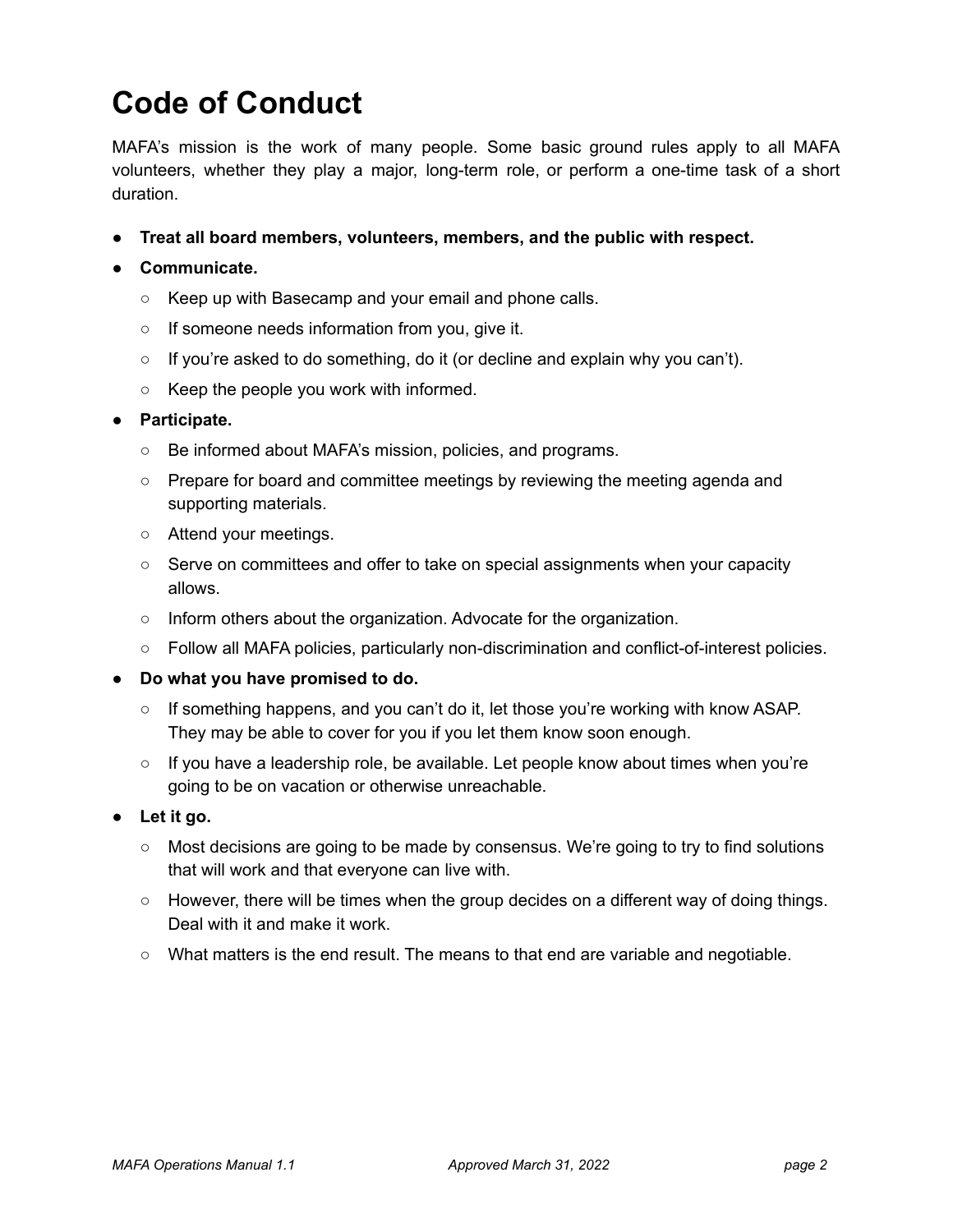## **Role of the Representatives**

### **Guild Representatives**

Guild representatives (reps) are responsible for electing MAFA officers to two-year terms, as defined in the MAFA bylaws. While the officers run the day-to-day activities of MAFA, the guild representatives are the two-way communication link between MAFA and the representative's local guild. They are asked to:

- share MAFA activities and opportunities with their local guild members, and
- inform MAFA about guild activities so that information can be shared among the region's guilds.

Each guild is entitled to one voting representative. A representative may represent more than one guild. Due to the size of the Mid-Atlantic region, which limits the feasibility of physical meetings, most MAFA business is conducted electronically.

Representative assemblies are held two or three times a year. They consist of:

- A teleconference in September or October
- A physical meeting at the Maryland Sheep and Wool Festival in May
- A meeting at the biennial conference, at which officers are elected

### **Responsibilities of the MAFA Representative**

- Attend representatives' meetings, or if unable to attend, arrange for alternate representative to be present;
- Keep the local guild informed about MAFA activities and opportunities;
- Encourage guild participation in MAFA's biennial conference;
- Provide information about the local guild to the MAFA Membership Coordinator;
- Provide information about guild programs and activities to MAFA; and
- Supply current membership list to Membership Coordinator by October 1 along with dues payment in even numbered years.

### **Term of Office**

Per MAFA's bylaws, representatives shall serve for two-year terms, beginning on October 1 of even-numbered years.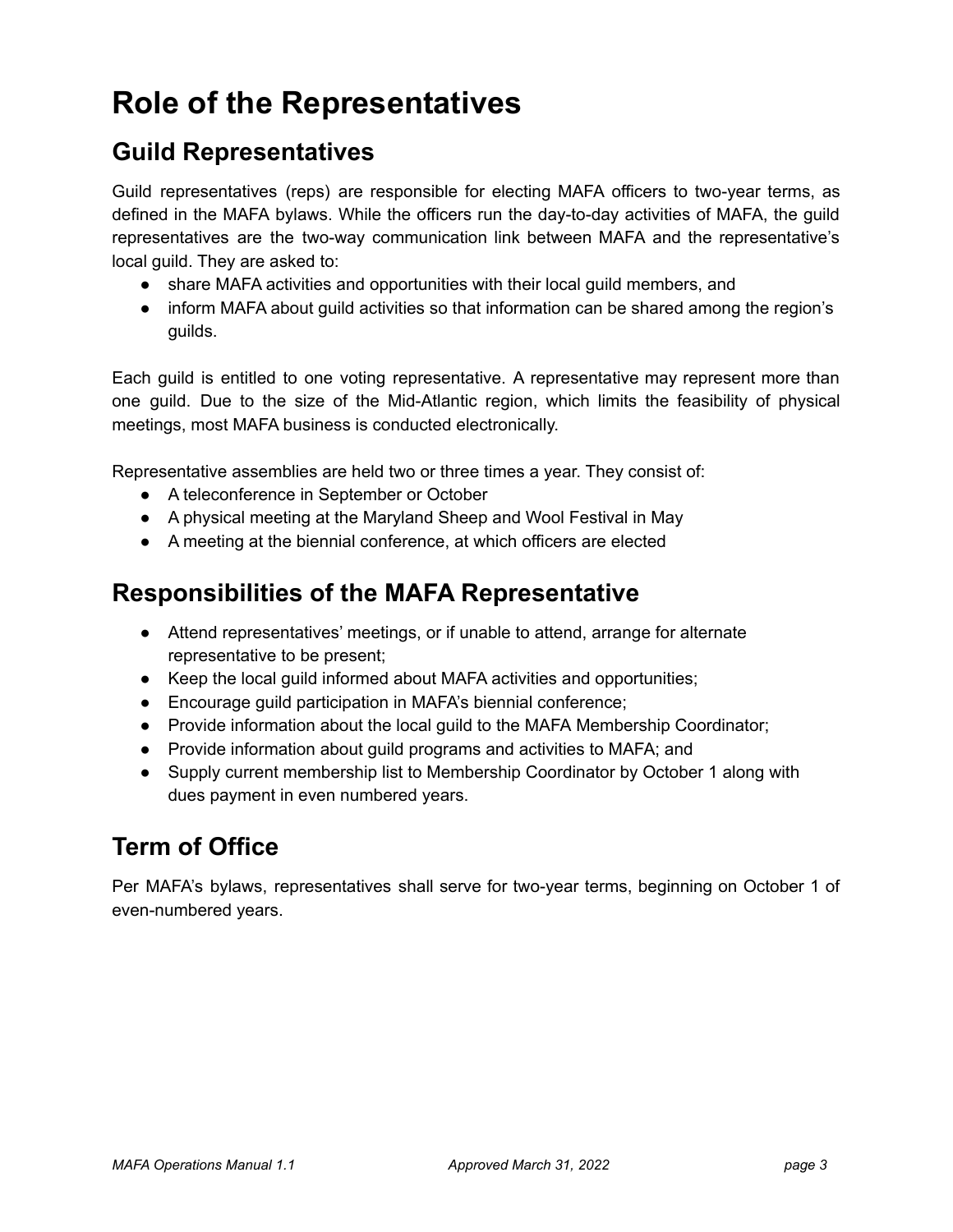# **Job Descriptions, Qualifications and Expectations for Members of the Board of Directors**

### <span id="page-3-0"></span>**Desired Skills and Qualifications for all Board Members**

- Be a member of a MAFA guild, or be a MAFA Associate member in good standing
- Have attended a MAFA conference and/or served as a MAFA rep
- Held office in a guild or other similar organization
- Be a team player, willing to share knowledge and expertise and to take advice from others
- Be willing to compromise, so that the board can govern by consensus wherever possible
- Be computer literate -- with email, word processing, spreadsheets, with a willingness to learn new technical solutions as needed

In addition, all board members are expected to:

- Check email and other project management software regularly and respond within a day or two;
- Be willing to use our project management software (currently Basecamp) to discuss board topics, to track and status actions assigned, and to store files;
- Attend regular teleconference meetings, every month or two;
- Attend the Reps Assemblies;
- Attend and help with the biennial conference;
- Notify board when unavailable or out of town for more than a few days;
- Commit to a two year term;
- Keep records current and return them to the Board of Directors upon completion of one's term or upon resignation.

### **President**

### **Per bylaws, the President:**

- shall have the general duties and powers of a Chief Executive Officer,
- shall preside at all meetings of the Board of Directors and of the Representative Assembly,
- shall serve as an ex officio member of all committees except the Nominating Committee,
- may sign contracts and execute agreements upon approval of the Board of Directors, and
- shall perform other duties incidental to the office as designated by the Board of Directors or the Representative Assembly.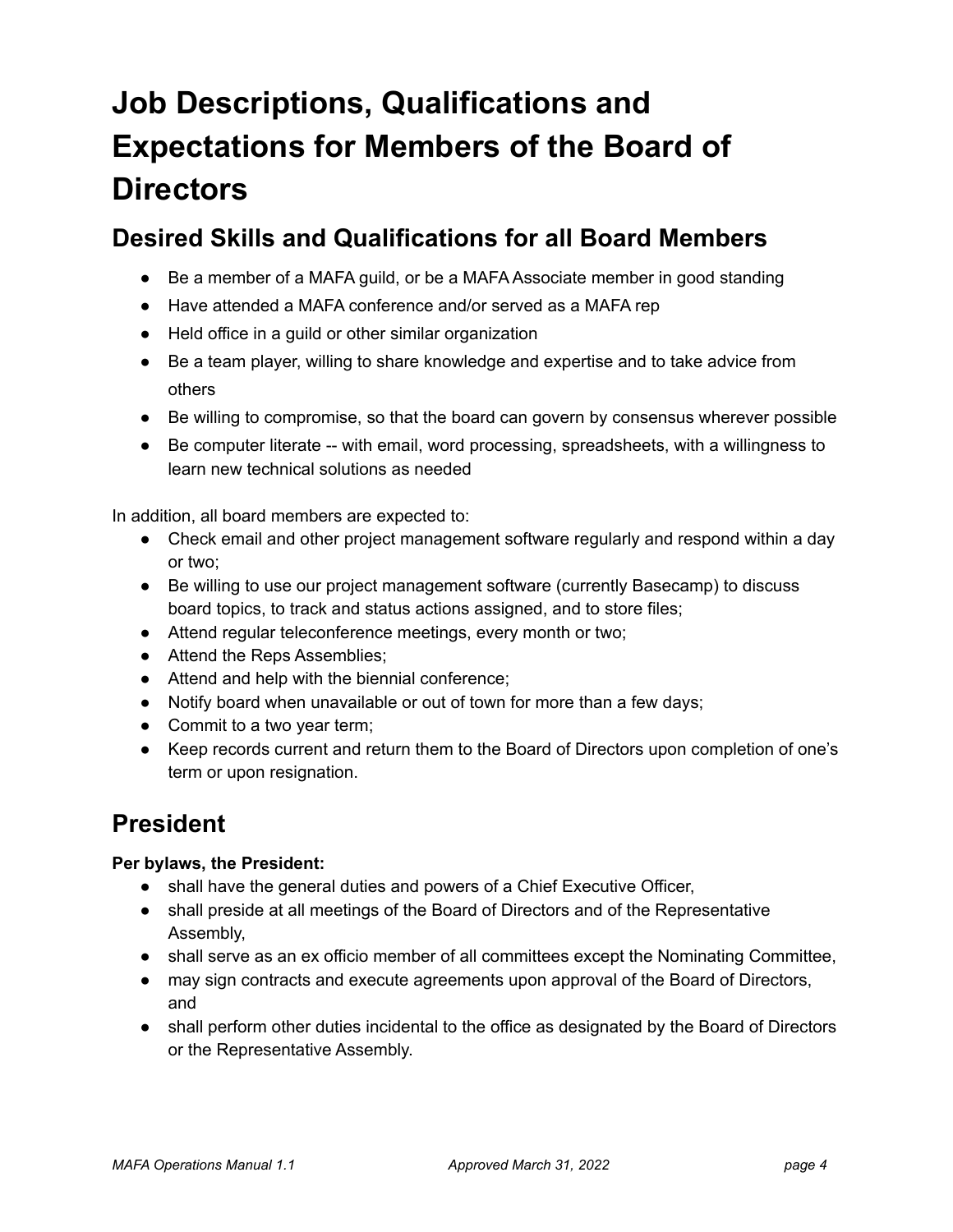### **Specifically:**

- Makes sure that meetings are conducted in a fair and efficient manner; facilitating group discussion and decision-making, seeking to build consensus so that minority opinion is not marginalized or discounted. (By tradition, does not cast a vote except to break a tie, although as "ex officio" member of a committee, one is entitled to vote.)
- In consultation with other Board members, appoints chairs of standing and ad-hoc committees.
- Monitors all organizational initiatives and works with Committee Chairs to ensure that work gets done and any personnel issues are handled properly.
- Reviews and approves all expenditures.
- Has final approval over public MAFA documents and website content.
- Sets date and location of all board meetings and provides at least 7 days notice to board members.

### **Recommended skills:**

- Interpersonal skills
- Organizational and project management skills
- Meeting management skills
- Strong written and oral communications skills
- Computer-literate: comfortable with email, word processing; willing and able to help with quality assurance of MAFA website; willing and able to learn and use project-management tools

### **Recommended Qualifications:**

- Have served at least one term in another role on MAFA's Board of Directors
- Have served at least one term as a quild president, vice-president/program chair, or treasurer or held similar leadership position for another not-for-profit organization
- Be available to conduct monthly Board teleconferences and to attend live Reps meetings at MAFA Conference and Maryland Sheep & Wool Festival
- After term of office, be available to attend Board meetings in an advisory capacity as Past President.

### **First Vice President\Communications**

### **Per bylaws, the First Vice-President:**

- shall serve as the Communications Coordinator for the corporation,
- shall assume the office of President in the absence or incapacity of the President, and
- shall perform other duties incidental to the office as designated by the Board of Directors or the Representative Assembly.

### **Specifically:**

### **MAFA's Overall Communications Strategy**

● Develops strategy and provides leadership to groups and individuals providing messaging to reps and to the greater MAFA community (reps newsletters, social media, website)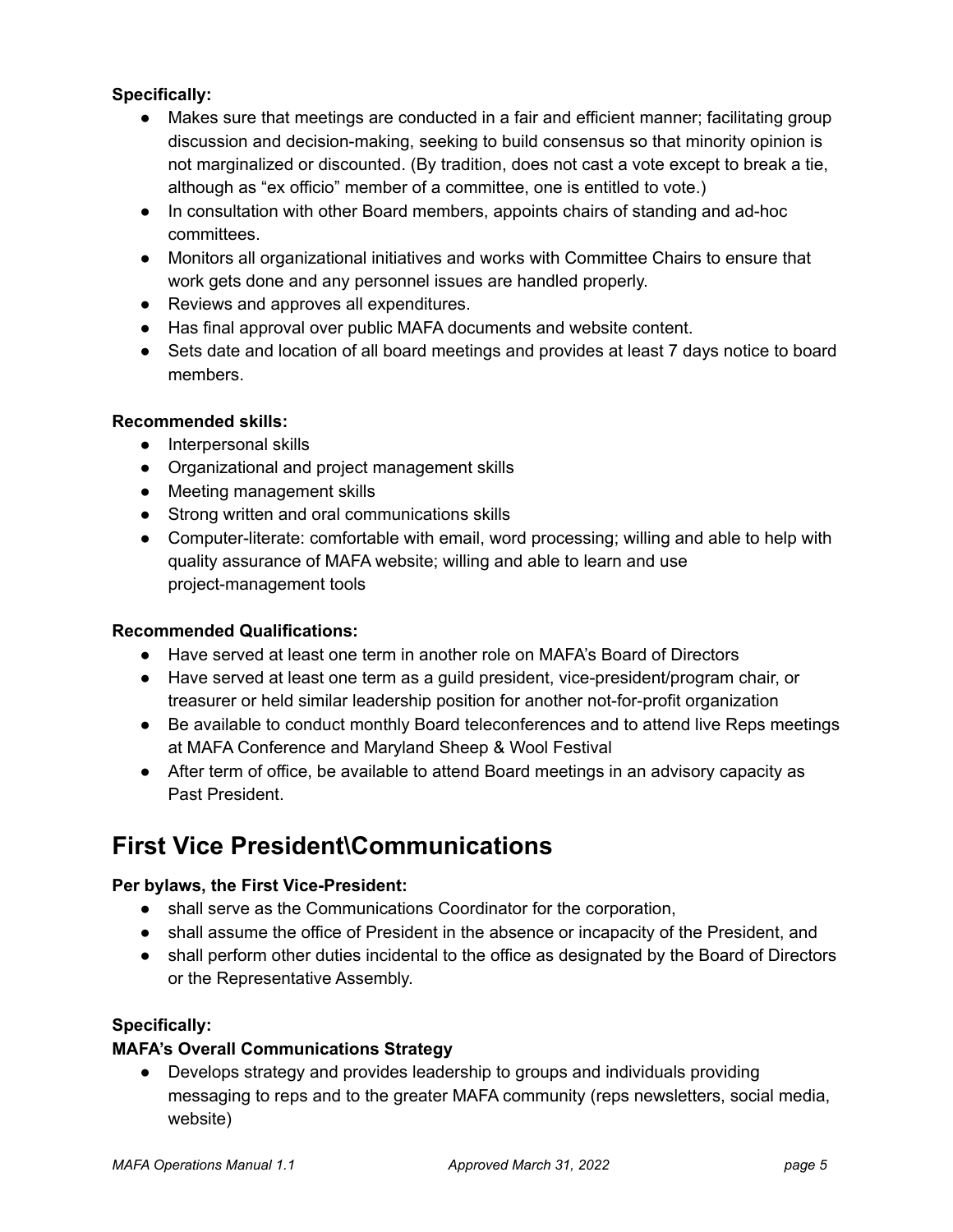### **Communications Support to the Conference**

- Works with webmaster and graphics designer to organize and populate the dedicated conference website.
- Ensures website information is accurate and updated as necessary.
- Coordinates production of the web-based conference brochure in PDF format with information from Education Chair, Registrar, Grants Chair, Graphic Designer and others.
- Organizes and oversees a digital communication strategy to provide conference attendees with necessary updates and changes during the conference.
- Works with volunteer coordinator and volunteer(s) responsible for onsite conference signage.

### **Marketing Support to the Conference**

- Develops advertising strategy for the biennial conference.
- Supports the vendor chair in conference marketing--especially the vendor hall--to local area residents.

### **Social Media and Online Posting**

- Oversees online posts and messaging. This may include, but is not limited to writing and editing content for distribution through online posts, email messages and other communications.
- Provides guidance and support to the social-media coordinator.

### **Main website**

**●** Works with webmaster and graphics designer on an ongoing basis to organize, populate and update the main MAFA website to achieve educational and support goals.

### **Recommended Qualifications:**

- **●** Knowledge of social media platforms, communications strategies.
- **●** Writing and editing skills.
- Have familiarity with MAFA and the Conference.

### **Second Vice President\Conference**

### **Per bylaws, the Second Vice-President:**

- shall serve as the Conference Coordinator for the biennial conference and
- shall perform other duties incidental to the office as designated by the Board of Directors or the Representative Assembly.

### **Specifically, as the Conference Coordinator for the biennial conference:**

- In conjunction with the board, selects the site for the biennial MidAtlantic Fiber Association Conference
- Selects the team to head the areas of Education, Vendors, Registration, and others necessary to the planning and execution of the Conference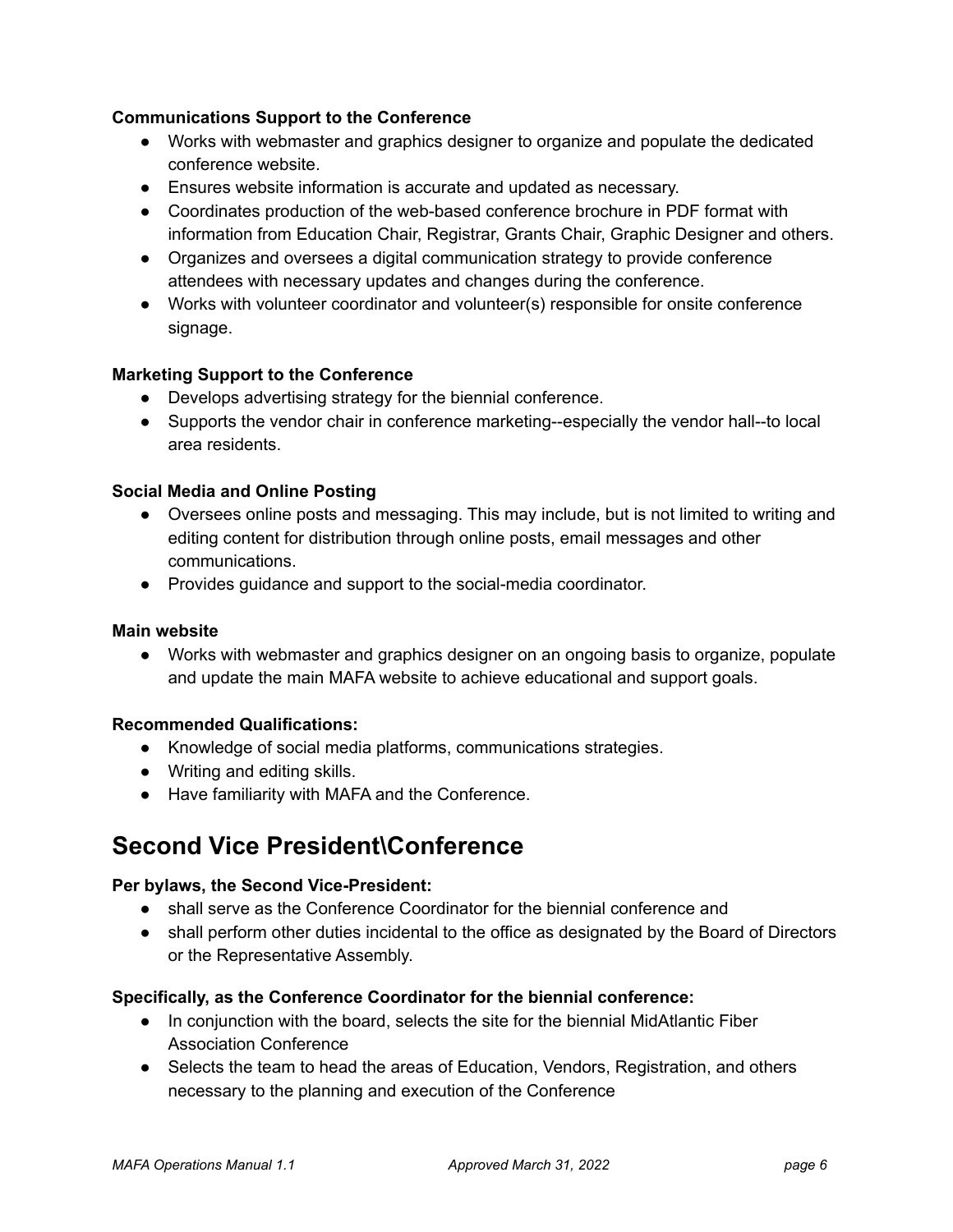- Oversees and orchestrates the activities of all committees concerned with the planning of the MidAtlantic Fiber Association Conference
- Schedules and chairs the regular Conference Steering Committee meetings
	- Meetings should be held at a regular day and time so that coordinators and chairs can arrange their schedules around the meetings.
	- Meetings may be less frequent at the beginning of the conference cycle, but may increase as the date for the conference nears.
- Uses email, social media, and other asynchronous means of communication to maximize participation and useful input
- Guides the coordinators and chairs in problem-solving, decision-making, and building consensus and may serve as decision maker if a consensus cannot be reached.
- With the assistance and input of the MAFA Directors (who have legal liability for the organization, and therefore must be involved in financial and policy activities), the Conference Coordinator:
	- creates and monitors the conference budget
	- defines conference schedule and primary events
	- approves the conference brochure
	- approves advertising, public-relations, and other official marketing communications, including those on social media
		- The conference coordinator may direct the social-media volunteers to promote certain information or to address problematic social-media conversations.
		- Because most social-media communications are informal, spontaneous, and done by multiple people, including organization fans and others not part of MAFA, the conference coordinator should not feel responsible for or try to control what happens on the social-media channels.
	- approves conference-related website content
- Identifies personnel needs across committees and suggests ways of reassigning or acquiring volunteers; helps develop job descriptions for needed tasks

### **Specifically as Second Vice-President on the Board:**

- shall perform any duties incidental to the office as designed by the Board of Directors or the Representative Assembly
- shall keep the Board of Directors and the Representative Assembly apprised of the progress and activities of the biennial MidAtlantic Fiber Association Conference

### **Recommended skills:**

- adept in organization and project management
- proficient in personnel management
- adroit meeting management skills
- solid communication skills
- competent computer skills; comfortable with internet communications
- competent oral communication and public speaking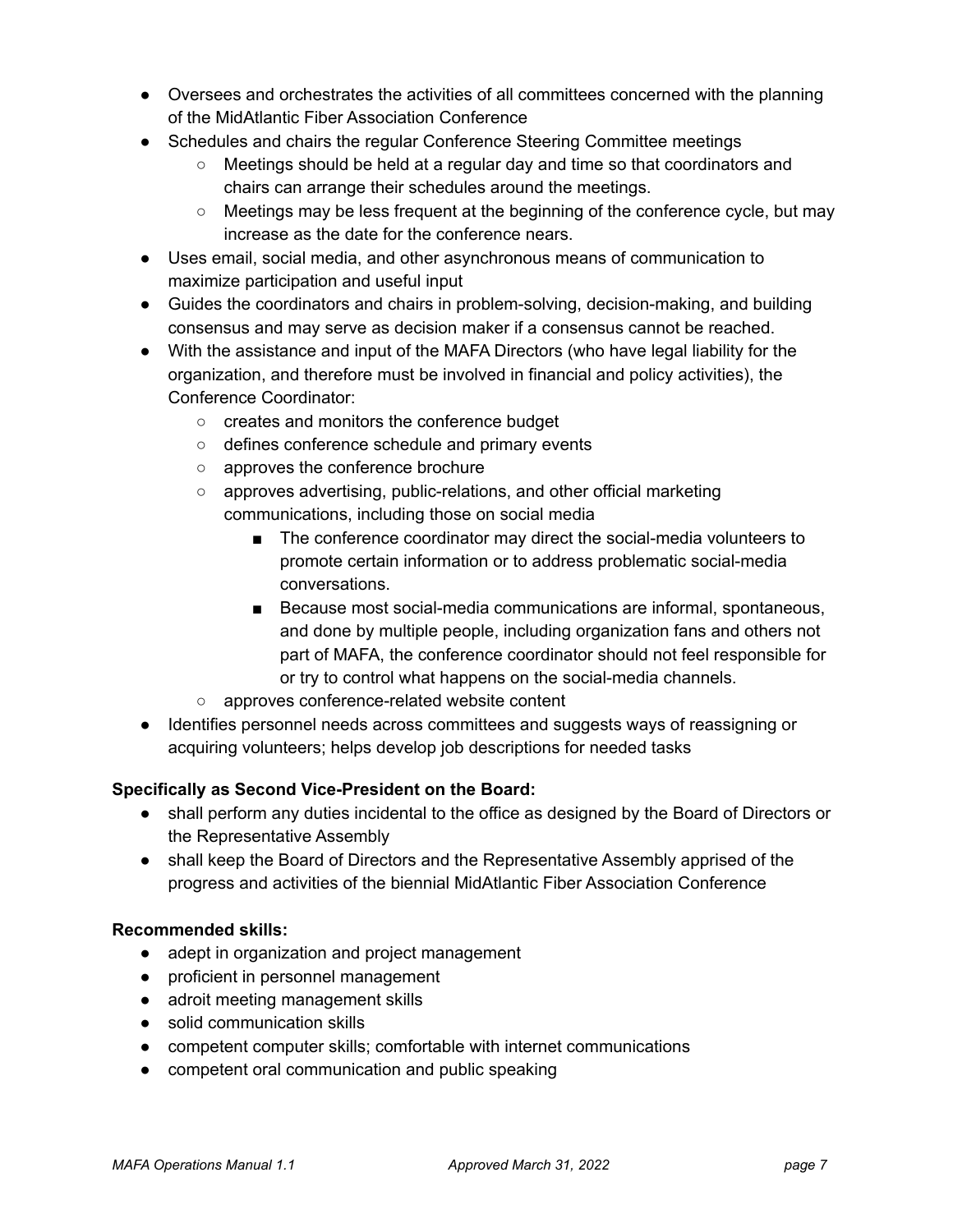### **Recommended qualifications:**

- Served on the conference planning committee through at least one conference
- Has served in leadership roles, dealing with personnel and project management in business or non-profit
- Is active in local guilds
- At the conclusion of office will be available in an advisory capacity as past conference coordinator

### **Treasurer**

### **Per bylaws, the Treasurer:**

- shall keep detailed financial records of the corporation,
- shall collect dues,
- shall reimburse expenses that have been approved by the Board of Directors following presentation of proper documentation,
- shall present financial reviews,
- shall ensure that tax returns are filed, and
- shall perform other duties incidental to the office as designated by the Board of Directors or the Representative Assembly.

#### **Specifically:**

The Treasurer is the chief financial manager of the MidAtlantic Fiber Association (MAFA). The Treasurer bears the substantial responsibility for all association's monetary transactions and financial records.

#### **Maintains records and pays bills**

- maintains detailed, organized records of all financial documents of MAFA
- pays all approved bills and expenses in a timely manner
- receives all monies collected and deposits funds in an interest-bearing bank account maintained by the association for this purpose
- reconciles bank statements monthly
- tracks available funds in and disbursements from the Dorash Fund, Allen Fannin Scholarship Fund and any other allocated monies
- maintains an accurate and itemized account of all receipts and disbursements

#### **Provides reporting and prepares budget**

- prepares and presents a written financial update at each monthly Board meeting
- prepares an annual financial report for presentation to the Board no later than November
- prepares a budget for the coming year, no later than November of each year, with input of the Board of Directors and committee chairs, as required
- provides customized reports as needed in a timely manner

#### **Serves as Conference Treasurer**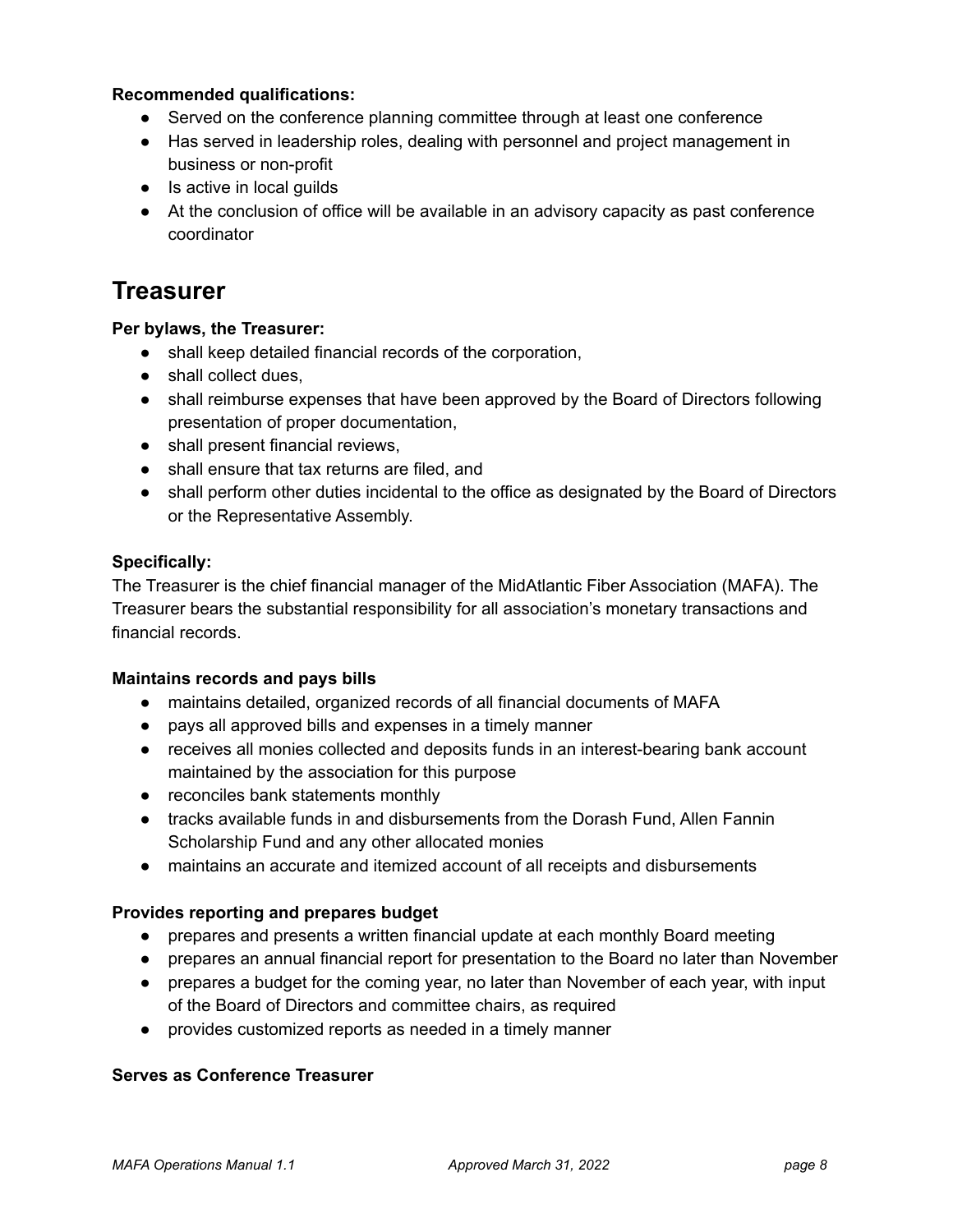### **Provides recommendations**

● recommends placement of MAFA reserves in appropriate financial instruments for investment

### **Ensures compliance with IRS regulations and bylaws**

- arranges for annual review by an accountant at the end of the fiscal year
- ensures taxes are prepared and filed before the March 30 deadline (i.e. 6 months after the end of our fiscal year.)
- ensures instructor 1099's are prepared and sent no later than January 30 after conference
- creates backup copies of all financial documentation to designated online storage facility
- keeps up-to-date on the rules and regulations governing MAFA

### **Recommended Skills and Qualifications**

- knowledgeable of Quicken, QuickBooks, spreadsheet software or has bookkeeping experience, and able to use online software for daily management of accounts
- able to allocate regular time periods to maintain the books
- able to devote more time during several months prior to each conference
- able to keep good, well-organized manual and electronic records
- knowledgeable about financial operations
- able to attend Board, Representative, and Conference meetings
- must be skilled in handling large amounts of money
- enthusiastic and who can work as part of a team

### **Secretary**

### **Per the bylaws, the Secretary:**

- shall send written notice of each Representative Assembly at least 30 days in advance of the meeting to all Representatives and Alternate Representatives,
- shall take minutes of Representative Assemblies and Board of Directors meetings and distribute said minutes,
- shall secure meeting sites.
- shall ensure all legal paperwork is filed and shall perform other duties incidental to the office as designated by the Board of Directors or the Representative Assembly

### **Specifically:**

### **Maintains the corporate records, and ensure proper filings are completed**

- Maintains hardcopy file of minutes and other MAFA documents in a Corporate Book of Records (Incorporation papers, bylaws, tax exemption letter)
- Maintains and organizes electronic file-systems of MAFA records (corporate records, minutes, etc)
- Maintains information on current Registered Office, Insurance Company, and Banks.
- Files appropriate paperwork when there is a change of officers:
	- State of Pennsylvania Annual Statement, Form 15-5110, due April 30;
	- Bank accounts
	- Insurance company for directors liability insurance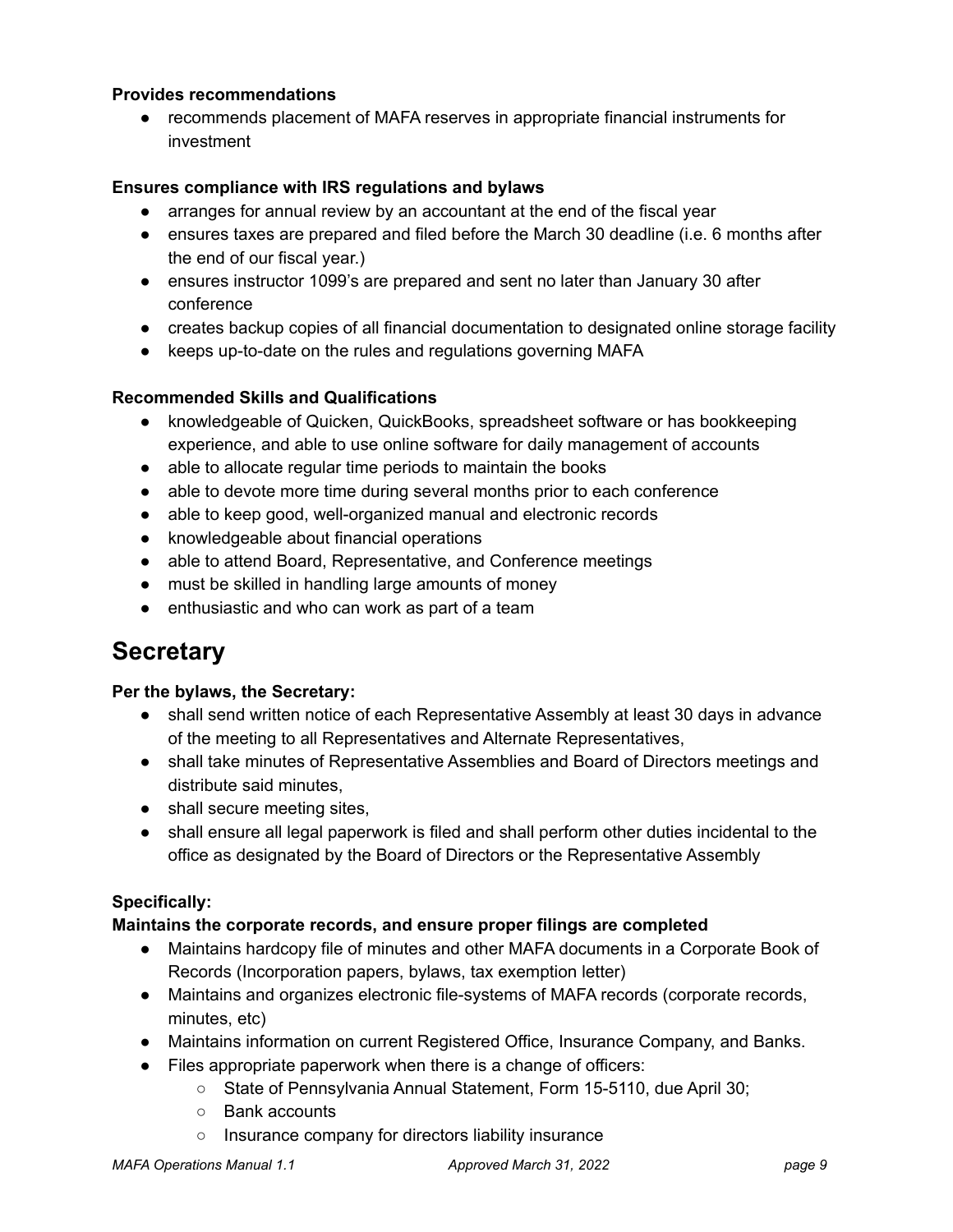- Registered Office needs correct contact information for officers
- Publishes and distributes updates to the Operations Manual made by the Board of **Directors**
- Publishes and distributes Standing Rules as approved by the Board of Directors
- Maintains bylaws, and list of suggested changes for next review

### **Meeting and Board Support**

- Ensures reps receive notice 30 days prior to reps meetings (Any board member may send out the notice - President, Secretary, First VP, Membership Chair, etc.)
- Arranges for facility, if needed (includes teleconferencing capabilities)
- Assists President in preparation of agenda, as needed
- Takes minutes and distributes them in timely fashion, within days to the Board, within 30 days to the representatives after representative assemblies and, as appropriate, to the webmaster for website posting
- Maintains list of action items, and tracks completion
- Compiles, distributes and collects ballots (absentee & in-person) for voting

### **Support to the Conference, as desired by Conference Coordinator**

- Maintains and updates Conference Procedures Manual to assist future organizers
- Records and distributes (or posts) minutes of conference planning meetings
- Maintains master schedule
- Tracks action items

### **Other duties**

- May serve as second signatory on bank accounts to back up Treasurer
- May assist Webmaster and Communications VP with web content management
- Tracks adherence to Personal Vehicle Use Policy

### **Recommended skills and qualifications:**

- Computer-literacy with word processing
- Organizational skills to keep track of documents, actions, and schedules

### **Appointed Positions**

### **Membership Coordinator**

### **Per the bylaws, the Membership Coordinator:**

- The Membership Committee shall consist of a Membership Coordinator appointed by the Board of Directors and such other persons appointed by the Membership Coordinator.
- The Membership Committee shall maintain current membership lists of all member guilds as well as the contact information for Member Guilds, Representatives, Alternate Representatives, Member Guild officers and Associate Members.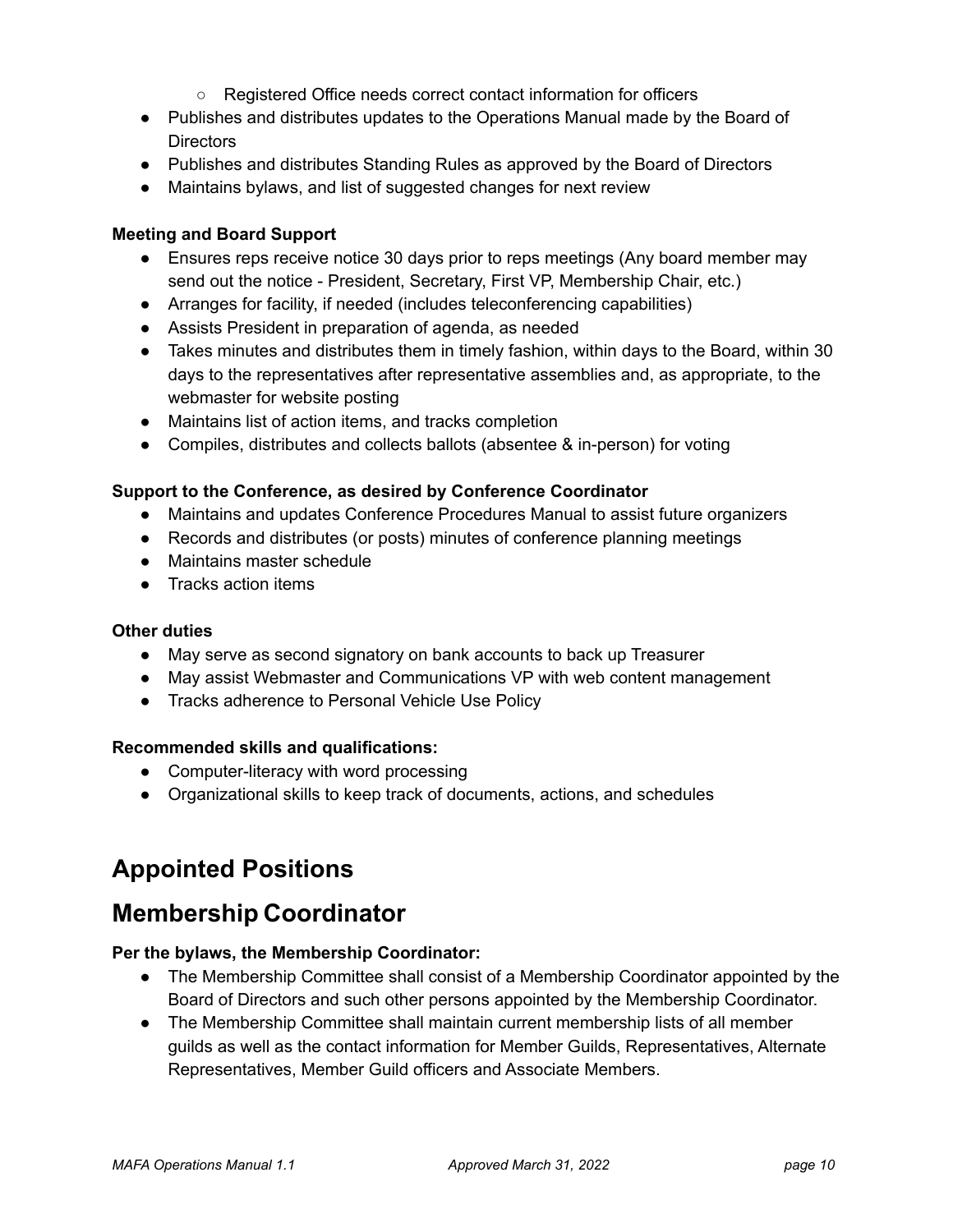### **Specifically, the Membership Coordinator:**

- Sends out to the guilds the call for renewal in August of every even-numbered year.
- Regularly sends a call to the representatives for updates to the reps and officers list (at least every August, and perhaps more frequently)
- Collects updates and sends reminders, as needed.
- Maintains updated list of reps and officers for all the guilds.
- Maintains a list of all the guilds with appropriate information: name, location, when and where it meets, size of guild, email address, website address, and ensures the website is updated with this information
- Coordinates with the Treasurer to ensure correct tracking of dues payments.
- Stores up-to-date information in a location accessible to all board members.

### **Recommended skills and qualifications:**

- Computer literacy with spreadsheets and email
- Organized and willing to track down details when necessary

### **Grants Chair**

### **Per the bylaws, the Grants Chair:**

- The Grants Committee shall be chaired by a Chair appointed by the Board of Directors and shall include other persons appointed by the Board of Directors.
- The committee shall be responsible for the quidelines and application for, the review and approval of, and the distribution of grants by the corporation.
- The term grant applies to awards to individuals as well as to groups (Member Guilds and Associate Members), and may be referred to as scholarships, fellowships, or other applicable terms as well as grants.

### **Specifically, the Grants Chair:**

- Organizes the Grants Committee, including the MAFA Treasurer, voting *ex officio*, and additional people from member guilds or associate members. Attempts to create a geographically diverse membership on the committee.
- For the Guild grants and the fellowships:
	- Assists with publicizing the grants
	- $\circ$  Ensures the application forms and website instructions are complete and timely,
	- Collects the applications and fields questions from submitters
	- Organizes the committee in its evaluation of the proposals
	- Presents recommendations to the board
	- $\circ$  Coordinates the awarding and tracking of the grants and fellowships
	- Provides grant payout instructions to the Treasurer
	- Arranges for posting of grant reports to MAFA website
	- Follows record retention policy in relation to grants (7 years)
- Provides the board with recommendations for additional types of grants or fellowships

### **Skills Needed:**

● Facilitation skills for committee deliberations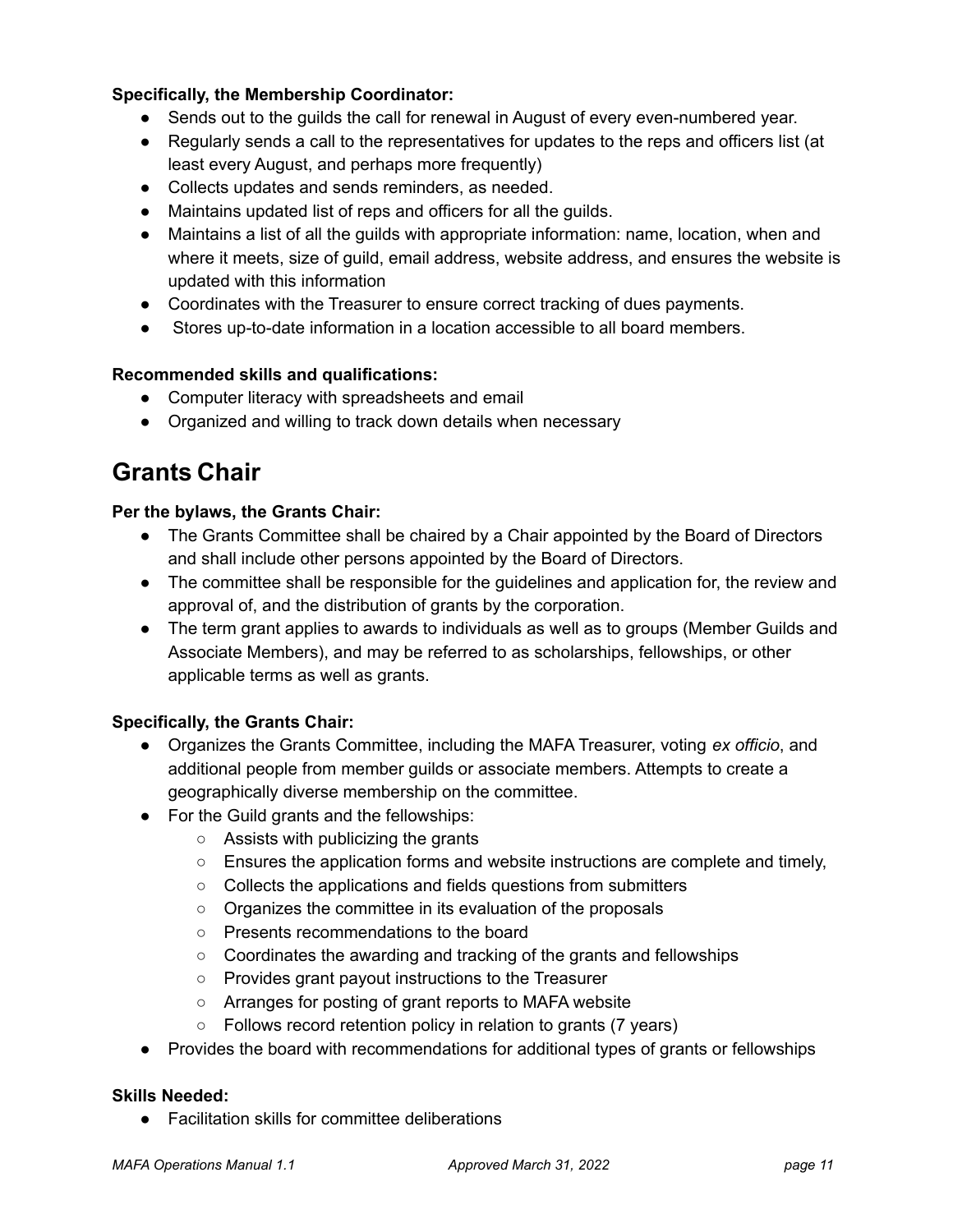- Written communications skills to create publicity, applications, and instructions
- Ability to track details of grants through the entire process.

### **Webmaster**

The Webmaster is responsible for maintaining the main and conference websites in good working order through regular scans, backups and monitoring of the servers.

### **In addition, they:**

- Creates WordPress sites for guilds to maintain
- Maintains the list of forwarding email addresses for the board and conference committee
- Updates the website content
- Provides technical assistance and consulting to board and conference committee members on the use of survey software, email applications, storage solutions, etc

### **Past President**

### **Per the bylaws, the Past President:**

The immediate past President shall serve in an advisory capacity to the Board of Directors.

### **Nominating Committee**

#### **Per the bylaws:**

- The Nominating Committee shall consist of three persons, none of whom is a member of the Executive Committee.
- The members of the committee shall be elected at the same time as the Officers are elected and shall serve for two year terms.
- The Nominating Committee shall present a slate of officers to the Representatives at the Representative Assembly held in the spring of odd-numbered year.
- At that time, the Nominating Committee shall also present a slate of candidates to serve on the next Nominating Committee.
- The committee shall also bring to the attention of the Board of Directors viable candidates for other key leadership positions.

The committee may choose its own chairperson.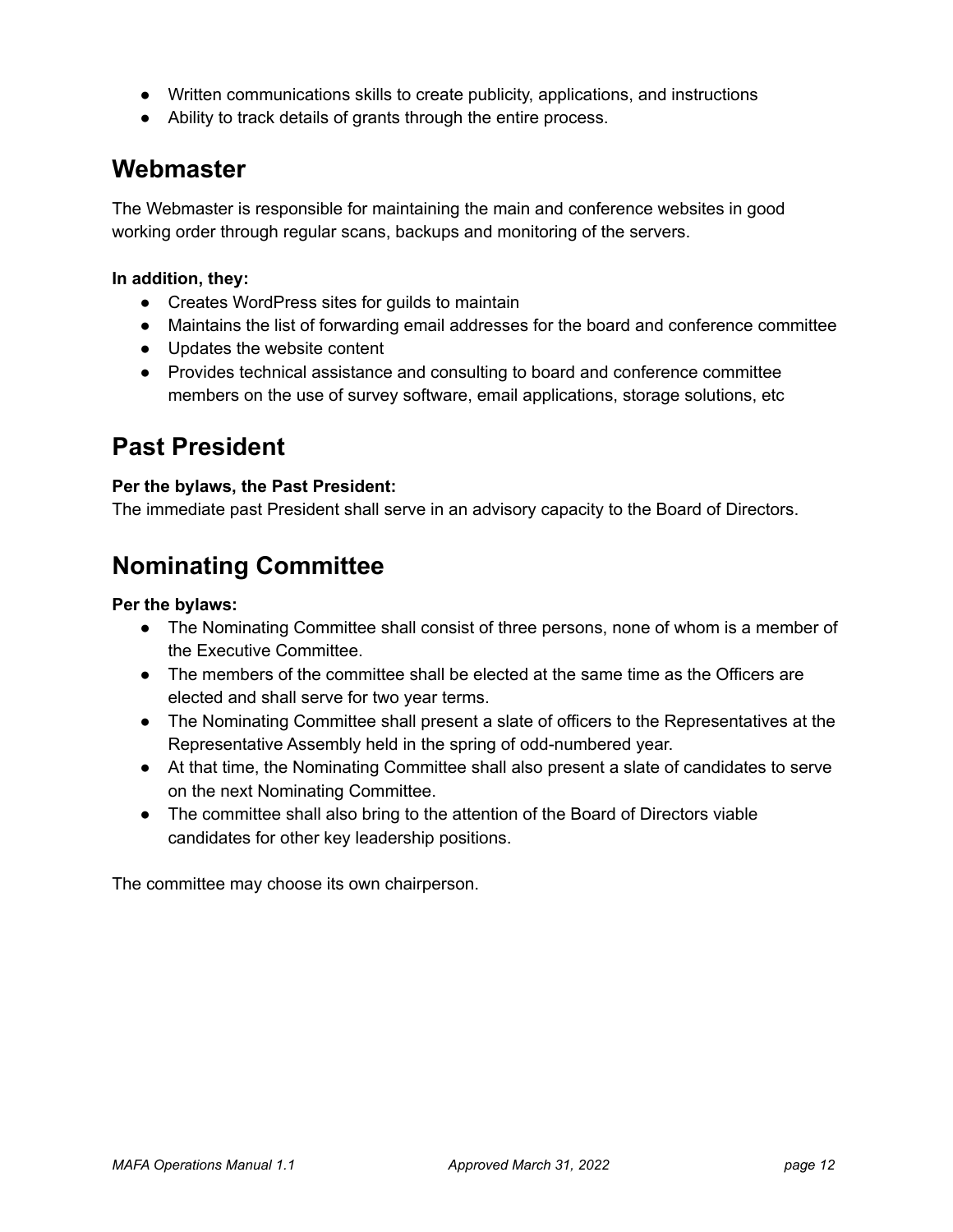## <span id="page-12-0"></span>**Board & Conference Schedule**

|                                | <b>Board Schedule</b>                                                                                                                                                                                                                                                                            | <b>Conference Schedule</b>                                       |
|--------------------------------|--------------------------------------------------------------------------------------------------------------------------------------------------------------------------------------------------------------------------------------------------------------------------------------------------|------------------------------------------------------------------|
| June/<br>July,<br>Odd-<br>Year | Reps Assembly at Conference or by video<br>or teleconference. Board Elections                                                                                                                                                                                                                    | Conference                                                       |
| Aug                            | 8/15 - All reimbursement claims for current<br>year due                                                                                                                                                                                                                                          | After-action reports on conference.<br>What worked? What didn't? |
| Sept                           | Board meeting, including old and new board<br>New board orientation<br>Old board - Annual Report -<br>accomplishments, challenges,<br>finances, policies, schedule<br>New board - Begins development of<br>plan for year<br>9/30 - end of fiscal year<br>Treasurer prepares end-of-year<br>books | Decision on where / when the next<br>conference will be held     |
| Oct                            | <b>Reps Assembly</b><br>Report on previous conference and<br>feedback, finances<br>Annual Report from Outgoing Board                                                                                                                                                                             | Begin building conference committee                              |
| Nov                            | Insurance premiums due<br>Tax paperwork due to accountant (include<br>info on any outstanding liabilities)<br>Board approves 2 year budget<br>Guild grant applications due                                                                                                                       |                                                                  |
| Dec                            |                                                                                                                                                                                                                                                                                                  | Call for instructor proposals                                    |
| Jan,<br>Even<br>-Year          | Decision on guild grants: pay part 1<br>Determine if need to raise dues or change<br>bylaws (Announce in March, vote in May)<br>Secretary finds room/time for May Reps<br>Assembly                                                                                                               | 1/31- Instructor 1099s for previous<br>conference due            |
| Feb                            |                                                                                                                                                                                                                                                                                                  | Proposals due - Feb 15                                           |
| Mar                            | 3/30 - IRS 990 due (6 mo after fiscal year<br>end)                                                                                                                                                                                                                                               | Select workshops<br>Notify instructors                           |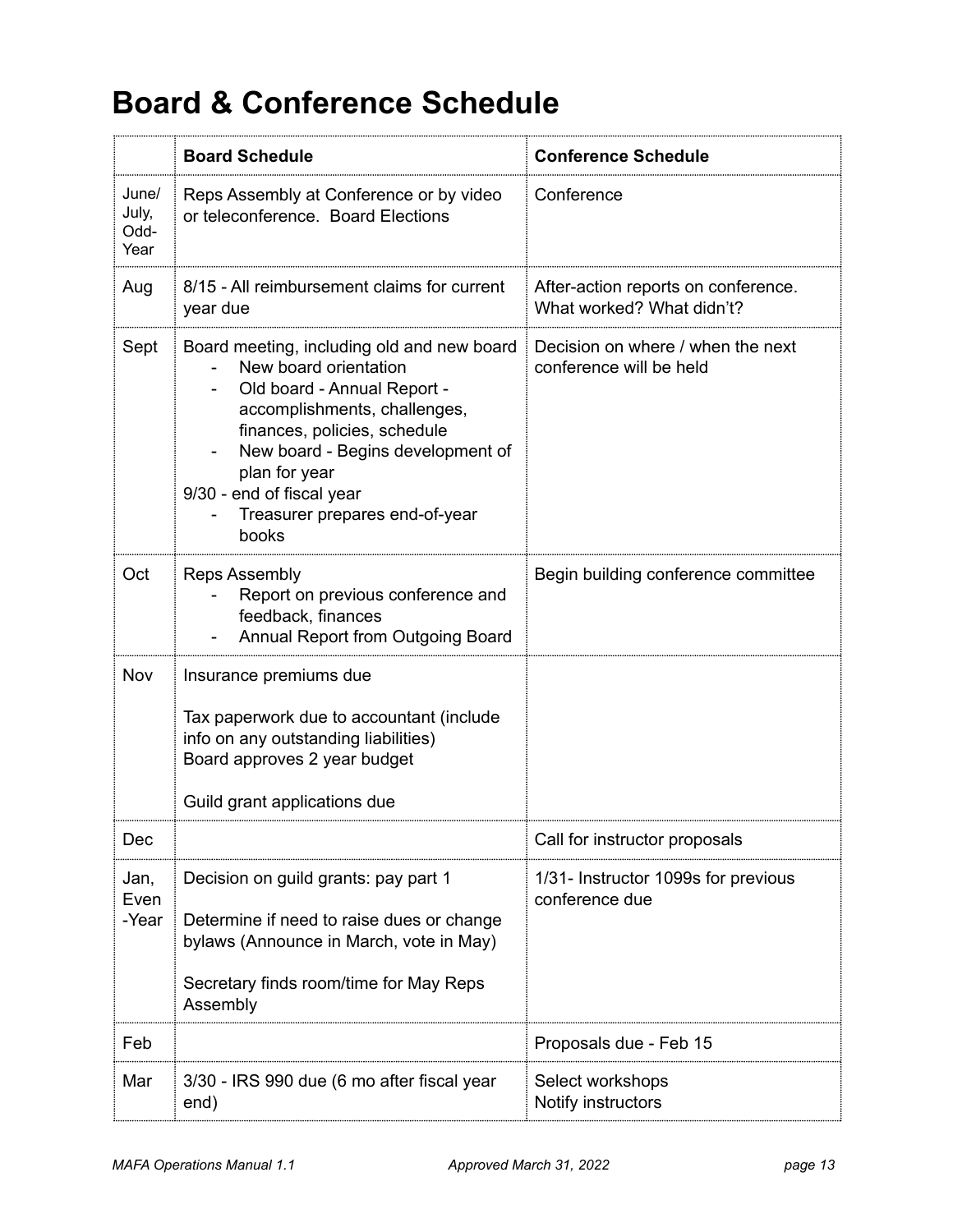| Apr                  | Secretary files Annual Report to PA                                                          | Instructor contracts sent out<br>Draft budget                                                                                    |
|----------------------|----------------------------------------------------------------------------------------------|----------------------------------------------------------------------------------------------------------------------------------|
| May                  | Reps Assembly at MD Sheep & Wool or by<br>video or teleconference                            | Conference Team in place<br>Decide on events                                                                                     |
| June                 |                                                                                              | Begin website creation                                                                                                           |
| July                 |                                                                                              |                                                                                                                                  |
| Aug                  | Membership Chair - sends renewal notices<br>to guilds and associates                         |                                                                                                                                  |
| Sept                 | Approve Conference Budget                                                                    | Announce workshops on website<br>Issue vendor call                                                                               |
| Oct                  | 10/1 - Membership dues due<br>Reps Assembly telecon - Annual Report                          |                                                                                                                                  |
| Nov                  |                                                                                              |                                                                                                                                  |
| Dec                  |                                                                                              | Dec 1 - brochure goes live on website                                                                                            |
| Jan,<br>Odd-<br>Year | 1/31 - Grants applications due<br>Secretary finds room/time for May Reps<br>Assembly         |                                                                                                                                  |
| Feb                  | Decision on guild grants; pay part 1                                                         | Feb 1 - Registration opens for MAFA<br>members<br>Feb 15 - Registration opens to all                                             |
| Mar                  | Nominations Committee seeks candidates<br>3/30 - IRS e-postcard due for previous fiscal year | NLT March 30 - Make decisions on<br>go/no-go of classes                                                                          |
| Apr                  | 4/30 - Secretary files Annual Report to PA                                                   | Site visit to select workshop rooms<br>(NLT 2 months prior)<br>Notify instructors of class status<br>Announce vendors on website |
| May                  | Reps Assembly at MDSW or by video or<br>teleconference - Slate of officers announced         |                                                                                                                                  |
| June/<br>July        | Elections at conference or by video or<br>teleconference                                     | Conference                                                                                                                       |
| Aug                  | 8/15 - All reimbursement claims due                                                          | 8/15 - All reimbursement claims due                                                                                              |
| Sept                 | Transition to new board<br><b>Outgoing Board: Annual Report</b>                              | After-action reports due                                                                                                         |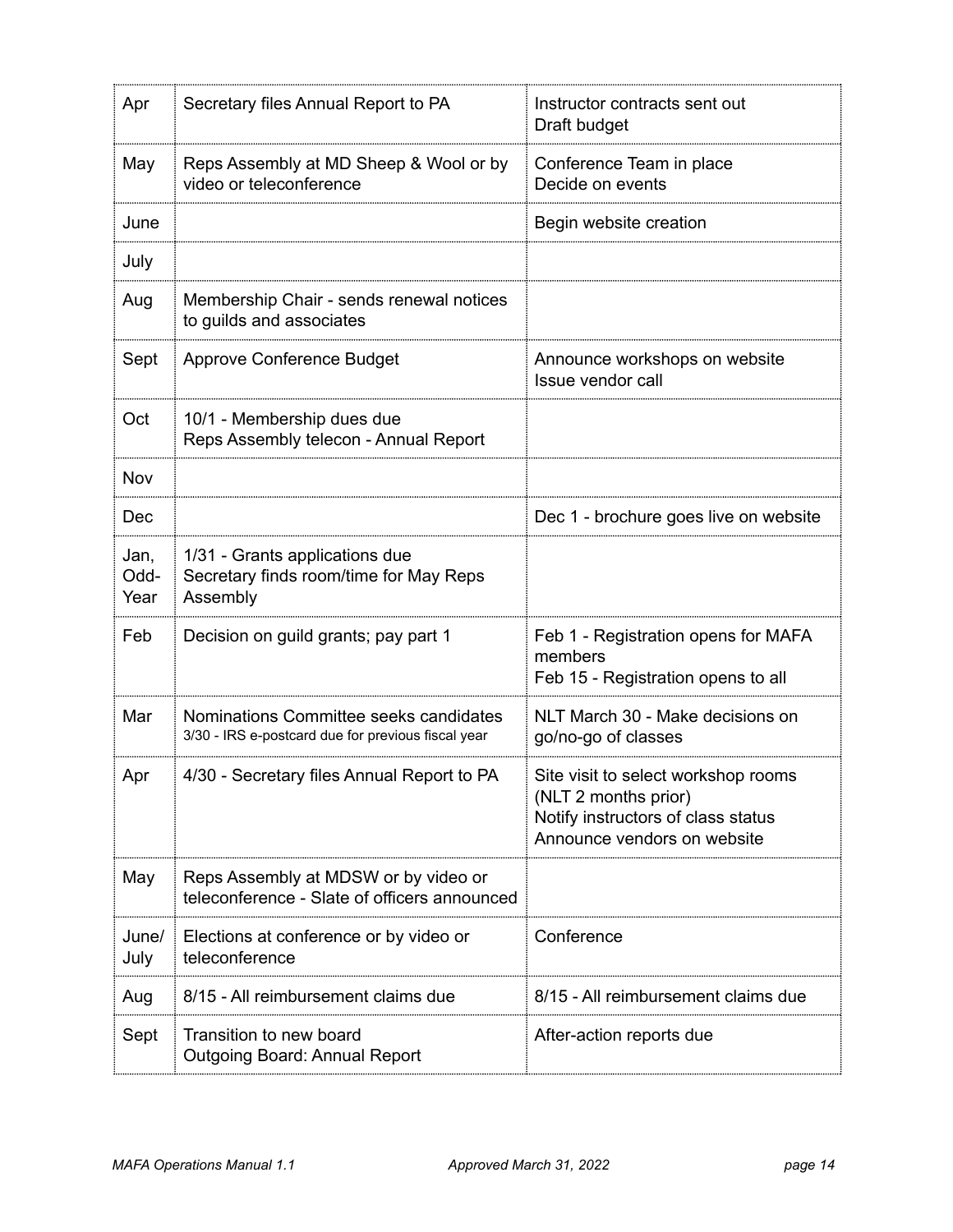## <span id="page-14-0"></span>**MAFA Standing Rules (as of 7/25/2019)**

Standing Rules may be adopted by a majority vote at any meeting. After adoption, at any future session, they can be suspended, modified or rescinded by a majority vote (per Robert's Rules of Order.) All previously existing MAFA Standing Rules were rescinded by the Board of Directors on 9/22/16.

### **Board Membership (approved 10/3/17)**

- Each member of the Board should serve no more than two consecutive terms in a given office.
- Some continuity of board composition should be sought when a new board is nominated and elected.

### **Removal from office (approved 10/3/17)**

- If the MAFA Board determines a volunteer in charge of a MAFA event or any part of that event is not fulfilling his or her responsibilities as outlined in a contract, job description or the Operations Manual, then the MAFA Board may, by majority vote, intervene and relieve that volunteer of those responsibilities.
- Any resignation or removal from a position on the MAFA Board of Directors or Appointed Positions is effective immediately for responsibility and voting rights. A MAFA Director, committee member or volunteer who has resigned shall, in a period not to exceed 30 days, turn over all records, receipts, documents and other MAFA-related materials to a member of the MAFA Board of Directors.

### **Membership (approved 10/3/17)**

- Per the bylaws, the Board sets (and reps approve) the membership fee for the two-year membership. Membership dues are due on October 1 of the non-conference year.
- If a guild or associate joins early in an odd year, i.e., at any time before the conference, they pay the full 2 years dues and their membership expires on Sept 30 of the following year.
- If a guild joins or renews at any time after the conference, but before the two-year dues are due, they pay the regular (two-year) dues, and they are then considered paid-up when next the dues are due. In other words, they might get more than two years for their first two-year dues.

### **Documentation**

- Basecamp shall contain our day-to-day working documents and drafts, our conversations as messages, important emails forwarded in, etc. (Approved 10/3/17)
- Google Drive shall contain the final versions of documents of historical record minutes of meetings; treasurer reports; conference brochures, budgets and evaluation reports; and other major committee reports and recommendations. (Approved 7/25/19)
- Board members are responsible for updating the permanent files in Google Drive for their area of responsibility.(Approved 7/25/19)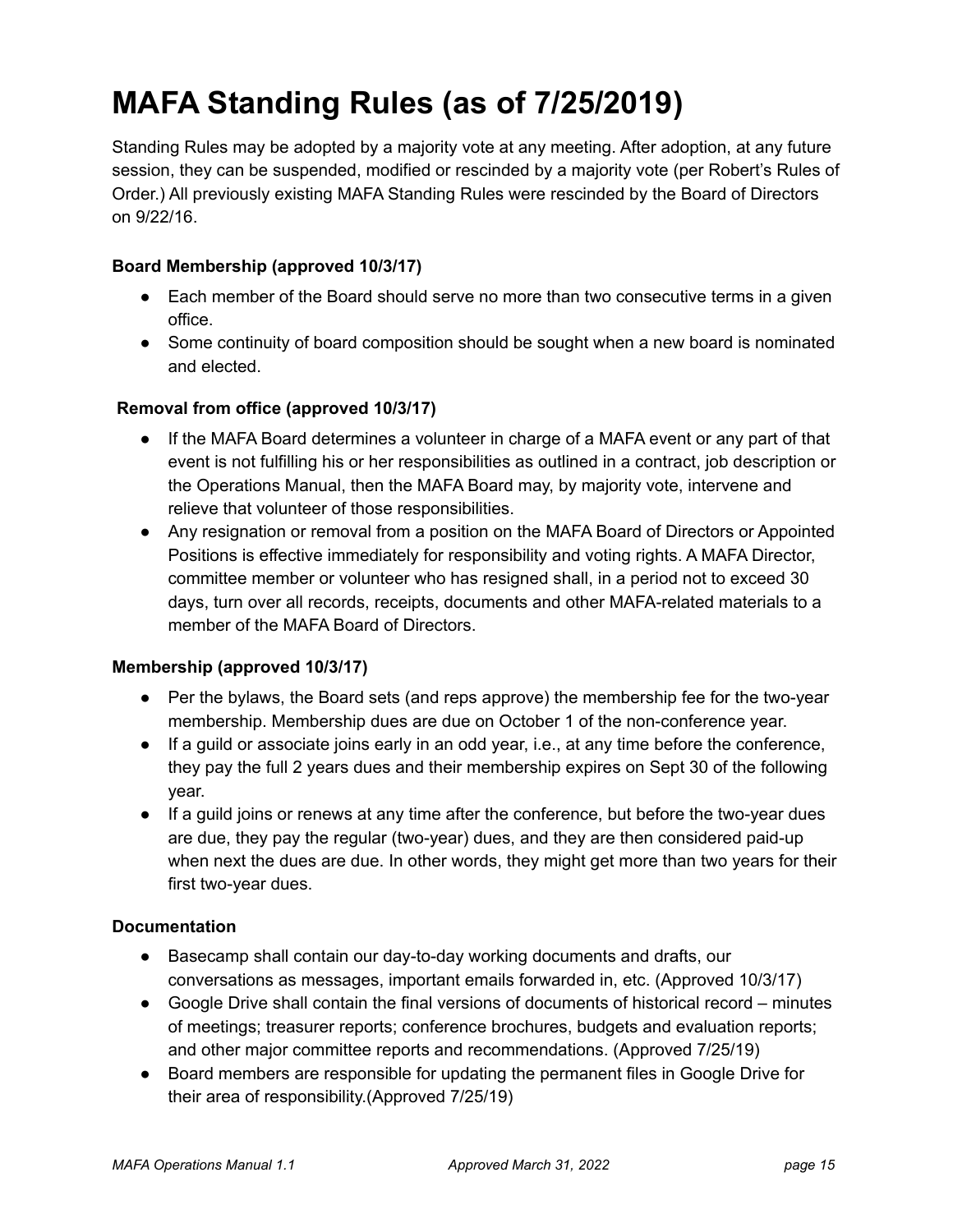### **Conference Rules (approved 10/3/17)**

- MAFA shall provide funds for Conference fellowships. The amount of the fellowships shall be determined by the MAFA Board. Fellowships may cover part (or all) of workshop fees, but not room and board. The Grants Committee shall evaluate the applications and make award recommendations to the Board for final approval.
- MAFA shall provide the Conference Committee with scholarships for all beginning weaving and spinning students. All beginning students shall receive the same amount.
- If necessary, MAFA shall provide the Conference Committee with advance funds for conference-related expenses.
- The Conference Committee shall create a budget aiming for a transfer to MAFA operating funds of approximately \$20K at the end of the conference.
- If the Conference Budget allows discounts for Conference Planning Committee members, Board members shall receive them as well.
- Minors are very welcome at all public MAFA functions. Unfortunately, due to PA and MU regulations, MAFA is only able to accept individuals 18 and older in workshops and dorms. (Approved 11/14/19)

### **MAFA Finances**

### **Processing (approved, 10/31/16***)*

- Fiscal years run from October 1 to September 30. Expenses for each fiscal year must be submitted no later than August 15. This includes conference expenses. For exceptions, written rationales must be provided to the Treasurer and President no later than August 15.
- Expenses will be reimbursed within 30 days of receipt by the Treasurer.
- The MAFA Treasurer may not dispense cash.
- Invoices should be paid by the Treasurer, not by individual Board members.
	- A copy of the actual invoice needs to be submitted for payment.
	- Discussions about the bill may occur anywhere on Basecamp or via email but final submission of invoice and approval by other Board officers needs to happen in a designated To-Do topic in Basecamp.
- Reimbursement forms and requests for payment of invoices may be submitted as printed or electronic documents. If electronic, approvals may be in the form of scanned or digital signatures or Basecamp comments attached to the request for payment in the To-Do area.
- A second elected officer other than the Treasurer should be a signatory on the bank account. It would be better if this is not the President, since that officer is responsible for signing contracts.

### **Expense Approvals (approved 2/28/18)**

- Per the bylaws, all expenditures require written approval of two members of the Board.
- Approvers should generally be the President and First Vice-President, or the President and Conference Coordinator, as appropriate.
- No one may approve reimbursement of his or her own expenses.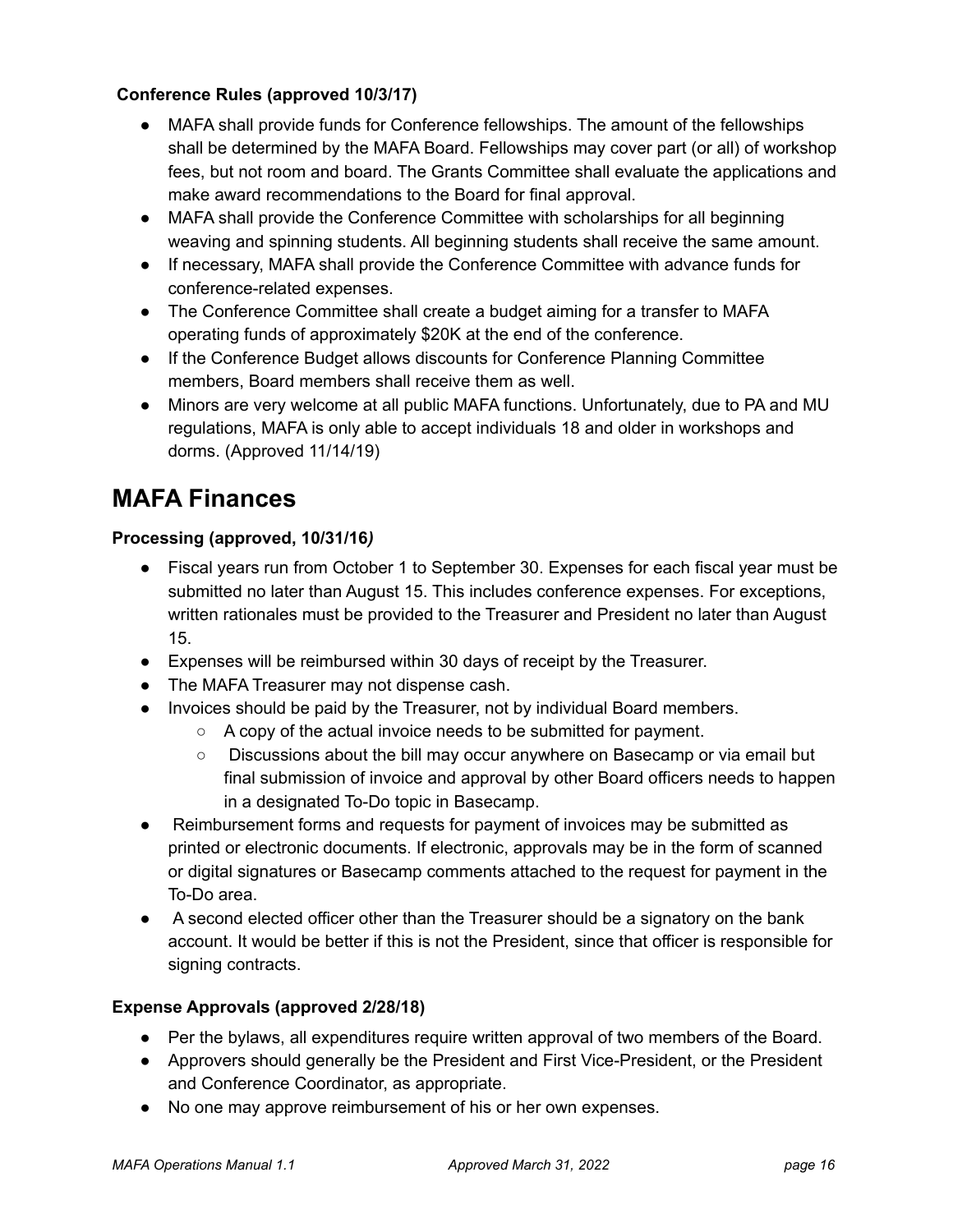- Before anyone uses a MAFA credit card, he or she should obtain prior approval for the expenditure, following the rules outlined above. The Treasurer should also be notified of the expense soon after it has been made and approved.
- Grant and Fellowship disbursements are approved by the Board and not expenditures subject to this policy.

### <span id="page-16-0"></span>**Reimbursement Policy (approved 2/28/18)**

- Board, Conference Committee, and other Committee members should be reimbursed for all out-of-pocket expenses related to the support of MAFA. This includes expenses such as mileage and tolls for required travel, payment for necessary software and tools, photocopying or printing documents for meetings.
- Expenses for other volunteers will be dealt with on a case-by-case basis.
- Volunteers are encouraged to submit claims for these expenses, so that MAFA gains a full appreciation of the cost of its activities.
- Claims should be submitted as soon as possible after the expense has been incurred, but in any case, within 60 days.
- Mileage will be reimbursed, at the discretion of the requestor, at either the IRS charitable mileage rate (currently \$.14/mile) or at 50% of the current IRS business standard rate (currently \$.54 1/2 per mile.) (Approved 3/28/18)
	- Any reimbursement over the IRS charitable rate is taxable to the individual, and MAFA bears no responsibility for reporting that.
- The volunteer is responsible for maintaining a written record of each trip, its purpose, and the mileage and other costs incurred, as required by the IRS.
- Printing claims will be paid at actual cost or at the rate of \$.05/page for B&W printing done on one's local printer, and \$.10 per envelope used.
- Preferred method of submission is via a requested action in Basecamp. The request must include a description of and rationale for the expense, the date of the expense, and a copy of the receipt, if appropriate. Alternatively, a paper Reimbursement Request Form may be mailed to the Treasurer.
- MAFA does not permit advance payments.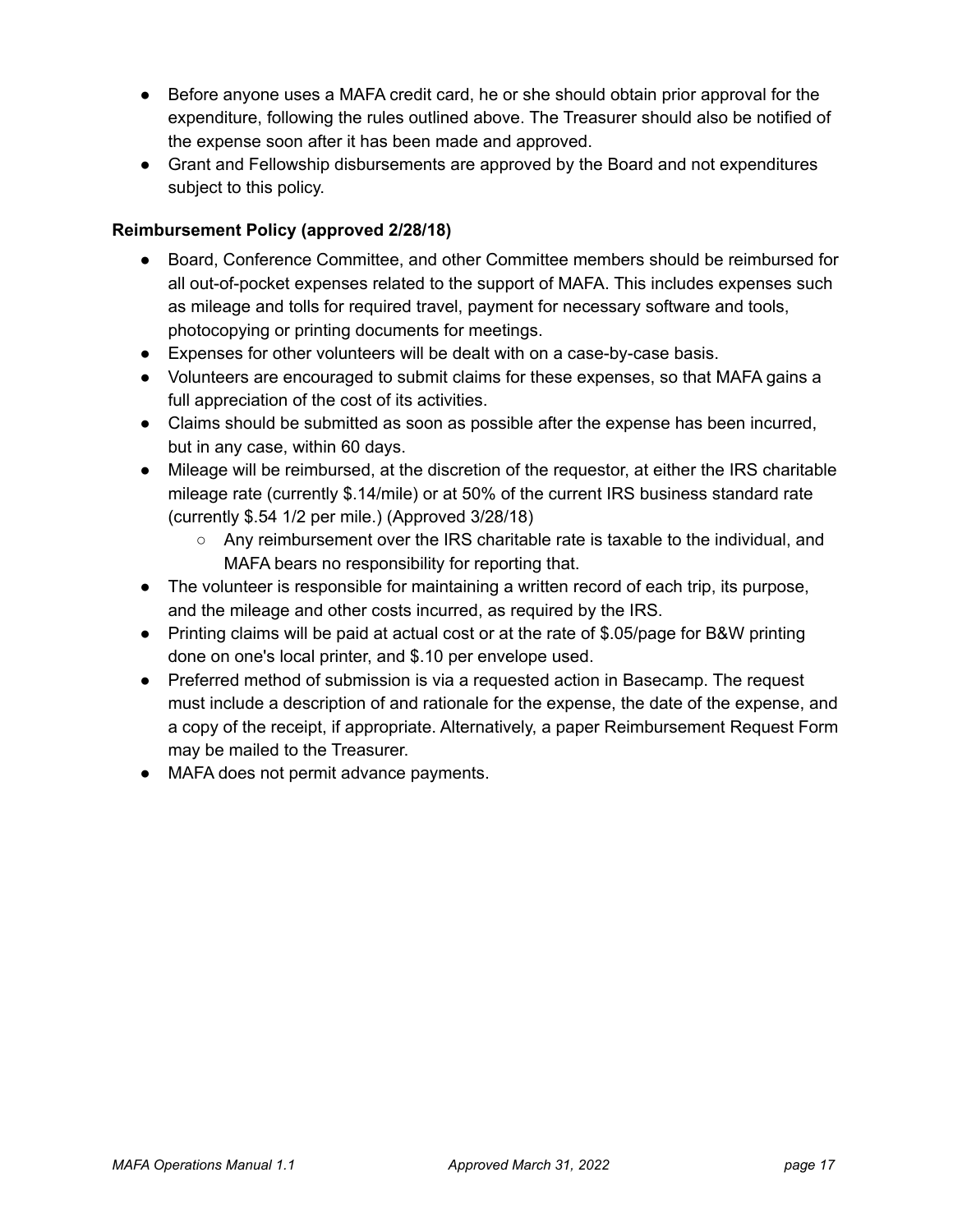## <span id="page-17-0"></span>**Policies and Procedures**

## **Personal Vehicle Use Policy**

### **MidAtlantic Fiber Association (MAFA) PERSONAL VEHICLE USE POLICY**

The purpose of this policy is to promote the safety of volunteers, instructors and students when using personal vehicles for MAFA business.

### **Standards:**

- 1. All volunteers driving on MAFA business must maintain a valid driver's license and insurance on all vehicles they drive. Insurance must meet their state's minimum standards.
- 2. The volunteer's insurance serves as primary coverage with MAFA's insurance being secondary.
- 3. The personal vehicle used to transport instructors must be properly maintained and in good working condition.
- 4. The driver and all passengers must wear seat belts at all times.
- 5. Drivers shall obey all applicable traffic and parking regulations, ordinances, and laws.
	- a. Drivers who incur parking or other fines while on MAFA business are personally responsible for payment of such fines.
	- b. Drivers who are issued citations for any offense while driving on MAFA business must notify the president of MAFA at president@mafafiber.org immediately when practicable, but in no case later than 24 hours.
	- c. A driver who is arrested for or charged with a motor vehicle offense for which the punishment includes suspension or revocation of the motor vehicle license while on MAFA business, must notify the president of MAFA at president@mafafiber.org immediately when practicable, but in no case later than 24 hours.
- 6. Any driver who is involved in a motor vehicle accident while on MAFA business involving personal injury to any party shall notify the president of MAFA at president@mafafiber.org immediately. If the accident involves property damage only, the driver shall notify the president as soon as possible, but in no case later than 24 hours after the accident.
- 7. The driver shall use hands-free equipment when it is necessary to talk on a mobile phone when driving. In no event shall the driver text message or operate any other electronic equipment while driving the vehicle. It is always preferred that the driver park the car in a safe location to receive or make mobile phone calls.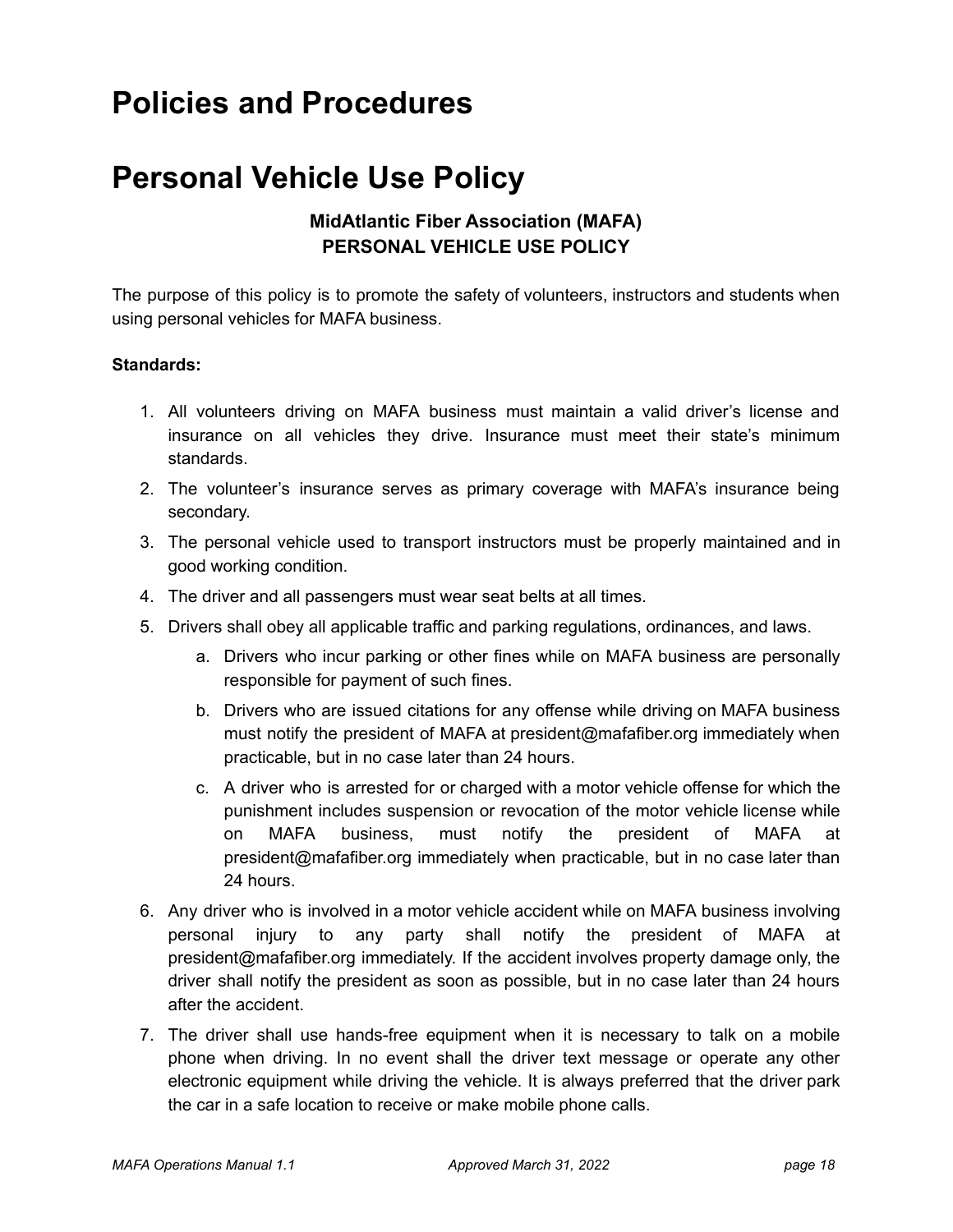- 8. No smoking in personal vehicles while transporting instructors.
- 9. All volunteers requesting reimbursement for transport of instructors must submit the approved reimbursement form, reporting the date, miles driven, tolls, paid parking and purpose of the transportation.

I, 1. All 2013 (print name) have read and understand the Personal Vehicle Use Policy established by MAFA. I agree to abide by the provisions of this policy.

In addition, I certify that I have auto insurance in force for any car I might drive on MAFA business, and that this insurance meets the minimum standard for auto insurance in my state.

\_\_\_\_\_\_\_\_\_\_\_\_\_\_\_\_\_\_\_\_\_\_\_\_\_\_\_\_\_\_\_\_\_\_\_\_ \_\_\_\_\_\_\_\_\_\_\_\_\_\_\_\_\_\_\_\_\_\_\_\_\_\_\_\_\_\_\_\_\_

\_\_\_\_\_\_\_\_\_\_\_\_\_\_\_\_\_\_\_\_\_\_\_\_\_\_\_\_\_\_\_\_\_\_\_\_

Driver Signature **Printed Driver Name** 

Date

## <span id="page-18-0"></span>**PERSONAL VEHICLE USE PROCEDURES**

The Personal Vehicle Use Policy was created in 2017 following insurance company direction to place such a policy into place so that MAFA could be insured when volunteers and board members used private vehicles on MAFA business.

Beginning in the spring of 2019, this policy was placed into a form on the MAFA website where board members and committee members could read and sign to confirm their agreement with this policy. See the form [here.](https://mafafiber.org/mafa-personal-vehicle-use-policy/)

The Secretary of the Board is responsible for notifying new board and committee members of this requirement and for ensuring that all individuals have completed the certification.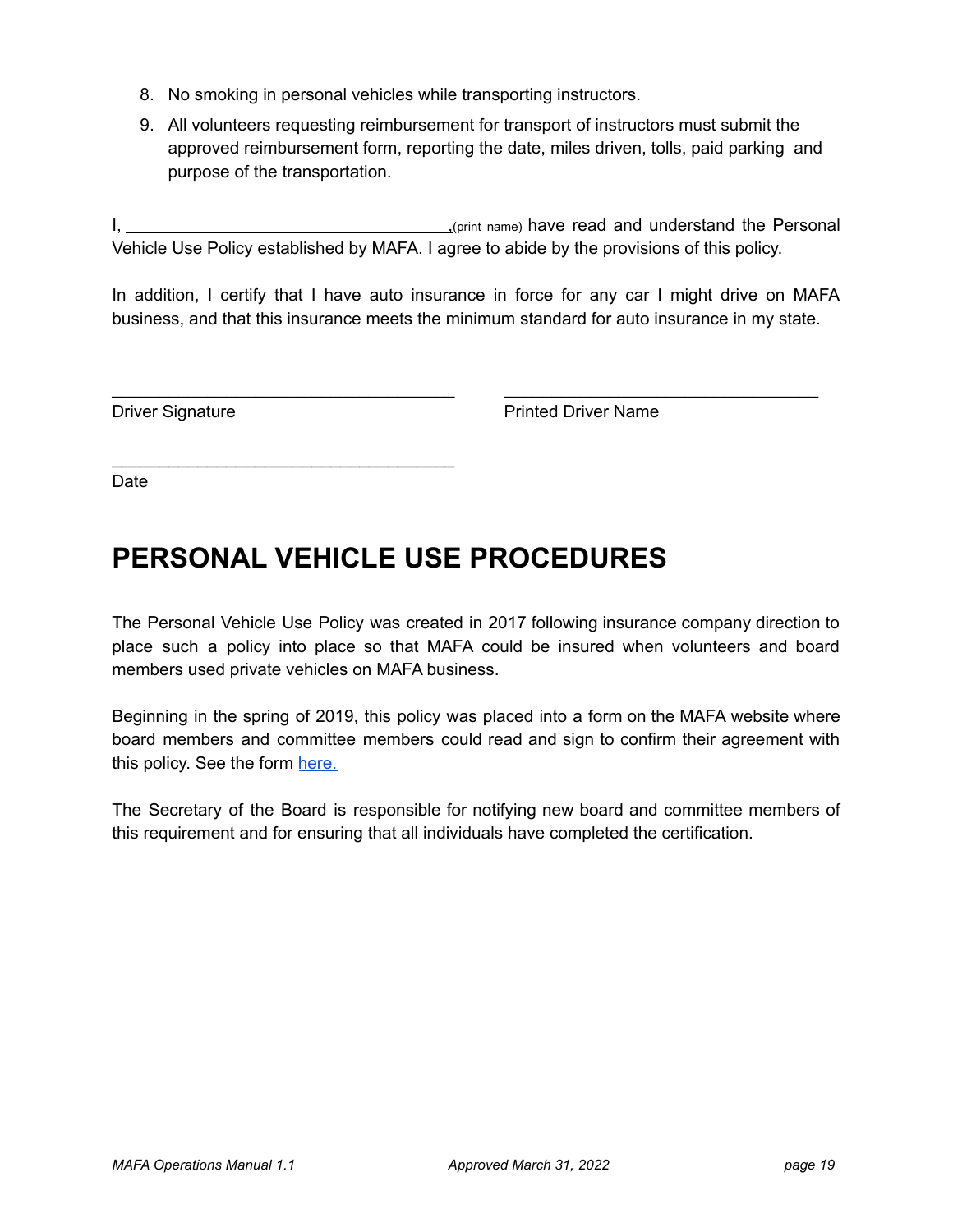## <span id="page-19-0"></span>**Document Retention Policy**

### **MAFA Document Retention and Destruction Policy Version 1.1 As amended, July 26, 2019**

### **I. Purpose**

This policy provides for the systematic review, retention and destruction of documents received or created by the MidAtlantic Fiber Association (MAFA) in connection with the transaction of organization business. This policy covers all records and documents, regardless of physical form, contains guidelines for how long certain documents should be kept and how records should be destroyed. The policy is designed to ensure compliance to eliminate accidental or innocent destruction of records and to facilitate MAFA's operations by promoting efficiency and freeing up valuable storage space.

### **II. Document Retention**

MAFA follows the document retention schedule outlined below. Documents that are not listed, but which are substantially similar to those listed in the schedule will be retained for the appropriate length of time.

### **1. Corporate Records** (area of responsibility: Secretary)

### **Permanent**

- Articles of Incorporation
- IRS Application for Tax-Exempt Status (Form 1023)
- IRS Determination Letter
- Annual Report to Secretary of State/Attorney General
- State Sales Tax Exemption Letter
- Bylaws (all versions)
- Board Meeting and Board Committee Minutes
- Representative Assembly Minutes
- Board Policies and Standing Rules
- List of officers, by year

### **7-Year**

- Contracts, other than conference contracts
- Correspondence (general)
- Other files explaining major decisions, etc (e.g. Basecamp)

### **2. Legal, Insurance and Safety Records** – (area of responsibility: Secretary) **Permanent**

- Insurance Policies
- Claims Files (including correspondence, medical records,injury documentation, etc.)

### **3. Accounting and Tax Records** (area of responsibility: Treasurer) **Permanent**

● Audits and Financial Statements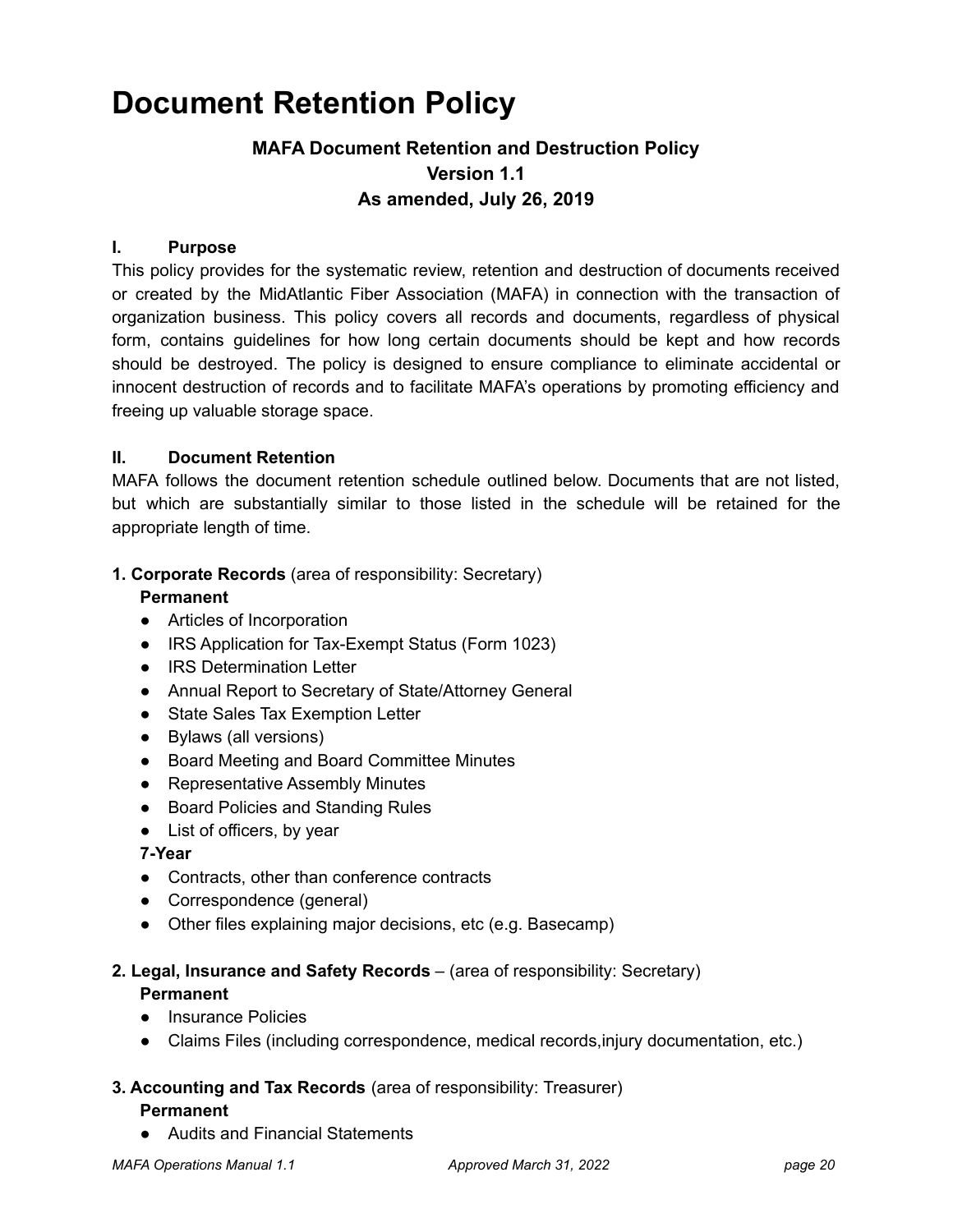- IRS 990 Tax Returns
- General Ledger and Journal Entries

### **7 Year**

- Expense Records
- IRS 1099s
- Invoices
- Budgets
- Credit Card Receipts

### **4. Bank Records** (area of responsibility: (area of responsibility: Treasurer)

### **Permanent**

● Check Registers

**7 Year**

- Bank Deposit Slips
- Bank Statements and Canceled Checks
- Electronic Fund Transfer Documents
- Carbonless Checks
- Reimbursement Requests

### **5. Donor Records and Acknowledgement** (area of responsibility: Treasurer) **Permanent**

- Records of Contributions
- MAFA's or other documents evidencing terms of gifts
- **6. Membership** (area of responsibility: Membership Chair)

#### **Permanent**

- List of member guilds
- Newsletters

### **7 Year**

- List of representatives, by guild
- List of associate members
- Other information or correspondence with reps

### **7. Conference Records** (area of responsibility: VP/Conference)

#### **Permanent Conference Records**

- Historical summary information (location, date, # classes, # attendees, # vendors)
- Conference Brochure

### **7 Year Records - For every conference:**

- List of classes offered and held, # of students in each class
- Budget
- Contracts with instructors and venue
- List of vendors
- After- conference reports
- Feedback forms
- Conference Directory or other list of attendees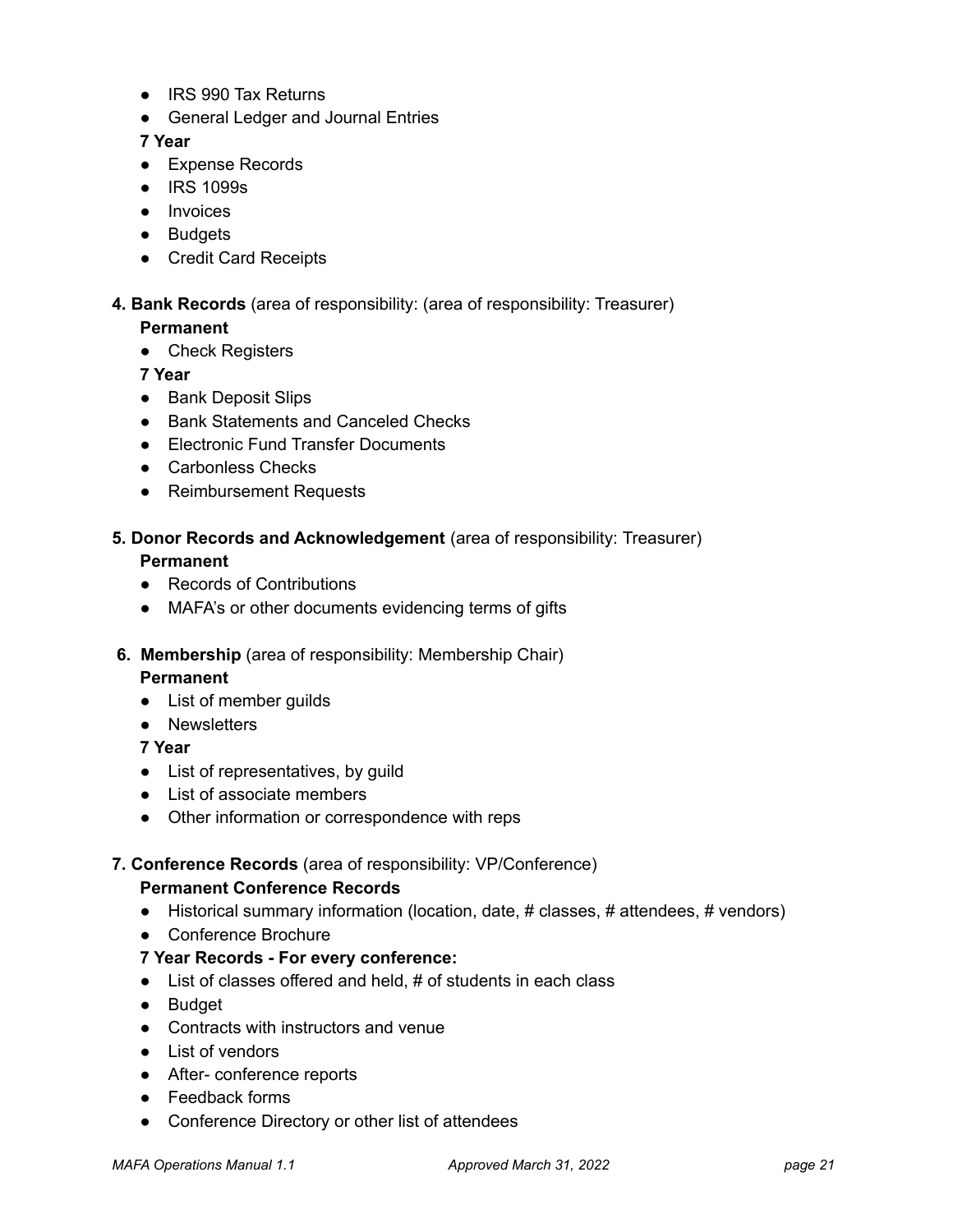- Minutes of planning sessions
- Photos and any related photo releases (Kept in separate Photo Repository)

### **8. Grant and Fellowship Records** (area of responsibility: Grants Chair)

### **7 Years after final payment - For each proposal:**

- Original grant or fellowship proposal, and any subsequent modifications
- Final grantee reports, both financial and narrative, and any photos and photo releases relative to them
- All evidence of any returned grant funds
- All pertinent formal correspondence
- Any invoices, receipts or other documentation used to evaluate compliance with the grant agreement

### **III. Electronic Documents and Records**

Electronic documents will be retained as if they were paper documents. Therefore, any electronic files, including records of donations made online, that fall into one of the document types on the above schedule will be maintained for the appropriate amount of time. If a user has sufficient reason to keep an email message, the message should be archived in the appropriate electronic folder.

### **IV. Emergency Planning**

MAFA's records will be stored in a safe, secure and accessible manner. Electronic documents and financial files that are essential to keeping MAFA operating in an emergency will be backed up at least quarterly, and backups will be stored in a location other than that of the original files.

Backup and recovery methods will be tested on a regular basis.

### **V. Document Destruction**

The members of MAFA's Board of Directors are responsible for the ongoing process of identifying the records in their areas of responsibility which have met the required retention period and overseeing their destruction. Destruction of paper financial and personnel-related documents will be accomplished by shredding.

Document destruction will be suspended immediately, upon any indication of an official investigation or when a lawsuit is filed or appears imminent. Destruction will be reinstated upon conclusion of the investigation.

### **VI. Compliance**

Failure on the part of volunteers to follow this policy can result in possible civil and criminal sanctions against MAFA and its volunteers. The Board of Directors will periodically review these procedures to ensure that they are in compliance with new or revised regulations.

*This policy has been developed based on a sample provided by the Nonprofits Insurance Alliance Group, insurancefornonprofits.org*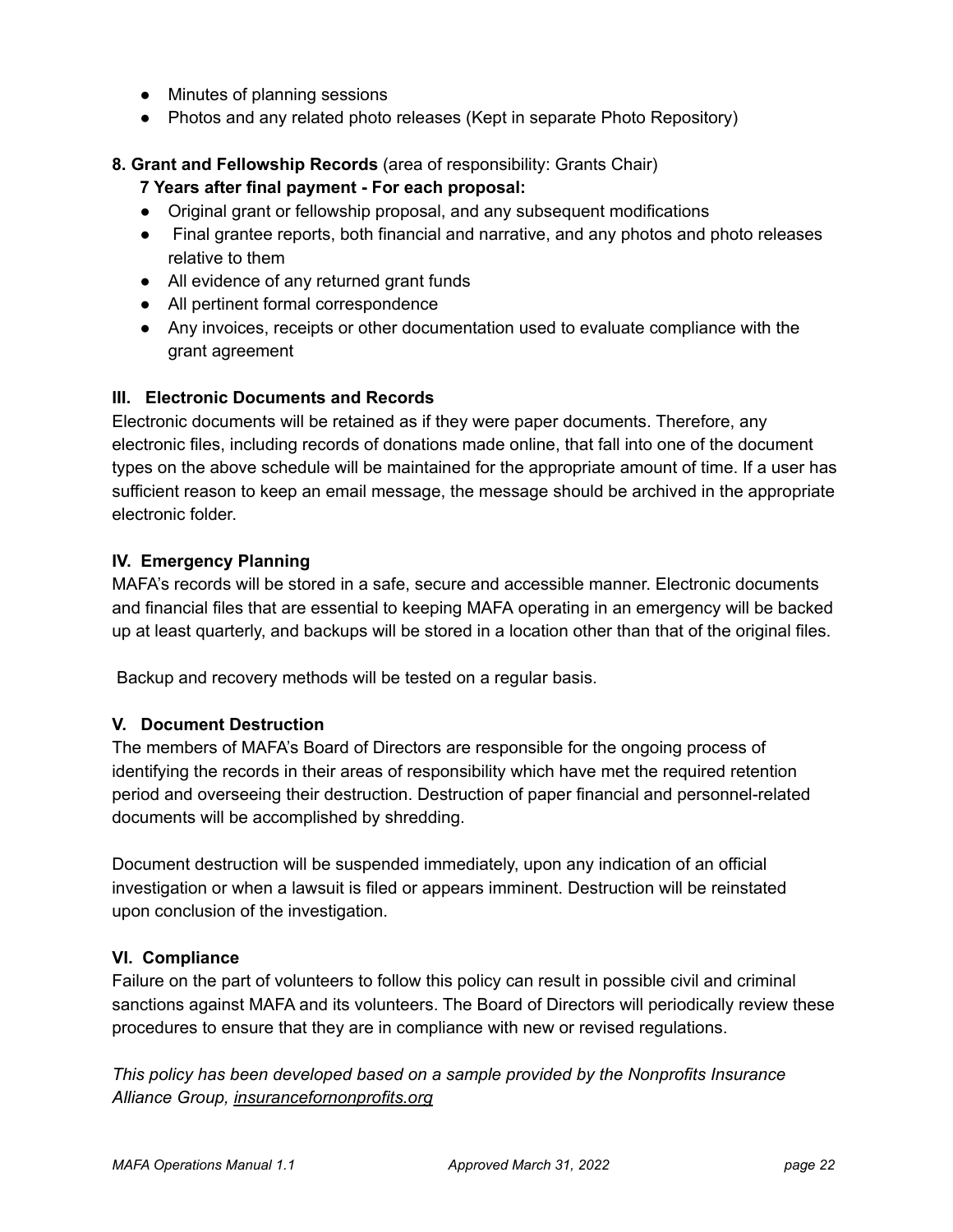## <span id="page-22-0"></span>**Records Management Procedures**

MAFA has created an electronic filing system for its historical records. This filing system is currently housed in MAFA's Google Drive team folder named MAFA Archive Drive. All Board members have access to this folder.

Each of the categories of records listed in the Document Retention Policy is assigned a board member who is responsible for ensuring that appropriate records have been stored in the archive, and that any documents due for removal are removed in a timely manner.

Every August, board members should add any appropriate records to the Archive Drive. In addition, any records designated as "Seven Year Records" which have reached their age-limits, should be removed. For example, in 2019, the detailed conference records for 2011 may be removed and destroyed. (Note, there is some information for each conference which is considered permanent, and which should remain with the permanent records.)

Every September, December, March, and June, the Webmaster shall back up the MAFA Team Drive from Google Drive. Every September, December, March, and June, the Treasurer or other account owner shall back up active Basecamp projects to Google Drive.

## **Privacy Policy**

### <span id="page-22-1"></span>**Website Privacy Policy [\(as posted online\)](https://mafafiber.org/about-us/mafa-admin/policies/website-privacy-policy/)**

### **GENERAL**

MAFA respects the privacy of its members and visitors. If you have any questions about the operation of our website, please email [webmaster@mafafiber.org](mailto:webmaster@mafafiber.org)

Our website contains links to other websites. Please note that when you click on one of these links, you may be entering another website, for which MAFA is not responsible. This includes the actual conference registration program used by MAFA.

By using mafafiber.org, you signify your agreement to our privacy policy as stated. Note that this policy may be revised periodically without notice. Please re-read this policy prior to submitting any personal information if you have concerns about how your information is being collected and used.

### **COLLECTION OF PERSONAL INFORMATION**

Our website collects names, email addresses, and other personal information from visitors only when submitted via one of our online forms, such as a grant or fellowship application, a membership application or a classified ad. This data is used solely by MAFA and is not shared, traded, or sold to third parties.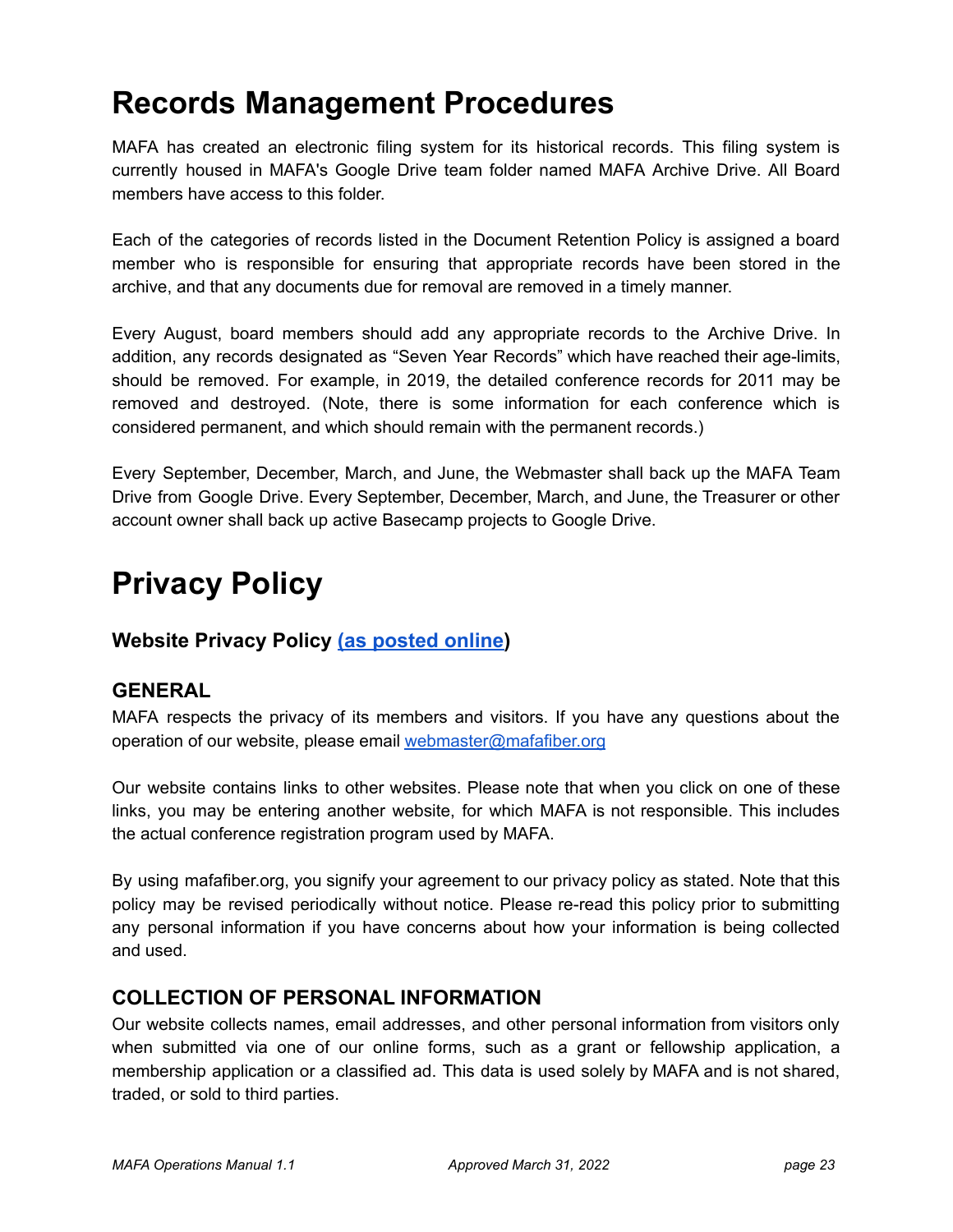Under most circumstances, MAFA will not reveal personally identifiable information of individual users. However, MAFA may be obligated to release such information to law enforcement agents in response to a search warrant, subpoena, or other lawful directive. Under certain circumstances, we may be prohibited from informing you that we have received such a request. Records of grants and fellowships may be made available for public inspection as required by law.

### **USE OF PERFORMANCE DATA**

Our web-server also records IP addresses from all visitors to our site. An IP address is a number that is automatically assigned to your computer when you use the Internet. We use IP addresses to help diagnose problems with our server, to administer our site, to analyze trends, to track user movement, and to gather broad demographic information—all for the purpose of continually improving our website and its content. IP addresses are not linked to personally identifiable information, and their collection is standard procedure in most web-server environments.

We use a tool called "Google Analytics" to collect information about use of this site. Google Analytics collects information such as how often users visit this site, what pages they visit when they do so, and what other sites they visited prior to coming to this site. We use the information we get from Google Analytics solely to improve this site. Google Analytics collects only the IP address assigned to you on the date you visit this site, rather than your name or other identifying information. We do not combine the information collected through the use of Google Analytics with personally identifiable information.

Although Google Analytics plants a permanent cookie on your web browser to identify you as a unique user the next time you visit this site, the cookie cannot be used by anyone but Google. Google's ability to use and share information collected by Google Analytics about your visits to this site is restricted by the Google Analytics Terms ([http://www.google.com/analytics/tos.html\)](http://www.google.com/analytics/tos.html) of Use and the Google Privacy Policy (<http://www.google.com/privacypolicy.html>). You can prevent Google Analytics from recognizing you on return visits to this site by disabling cookies on your browser.

*Approved by MAFA Board of Directors, 2/3/2018*

## **Non-Discrimination Statement**

### <span id="page-23-0"></span>**Non-Discrimination Statement [\(as posted online\)](https://mafafiber.org/)**

The MidAtlantic Fiber Association does not discriminate on the basis of race, color, creed, gender, sexual orientation, marital status, personal appearance, age, national origin, political affiliation, physical or mental disability, or on the basis of the exercise of rights secured by the First Amendment of the United States Constitution.

### *Approved by MAFA Board of Directors, December 10, 2021*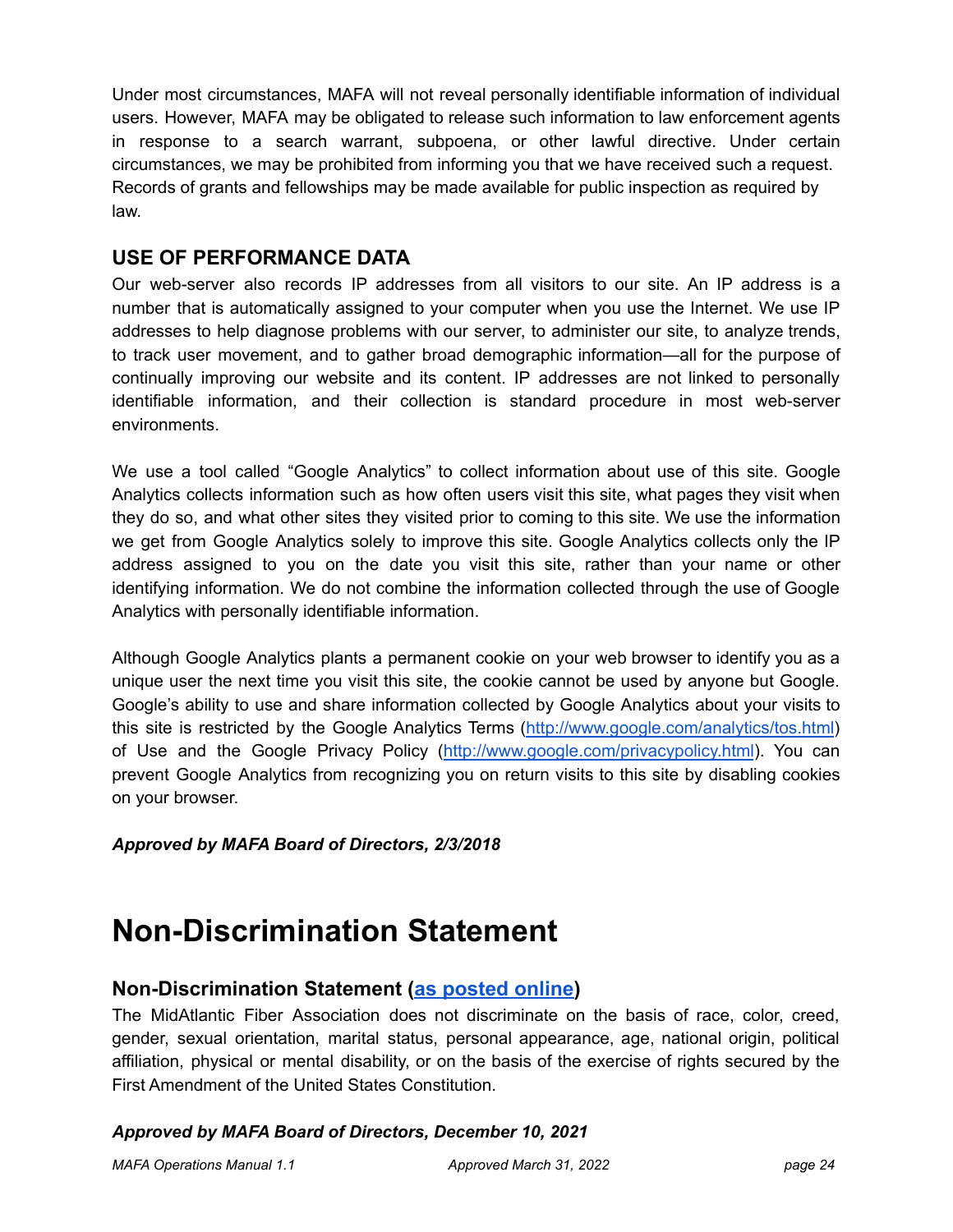## <span id="page-24-0"></span>**Whistleblower Protection Policy**

### **Whistleblower Protection Policy (as posted online)** [add link when adopted]

### **GENERAL**

MAFA requires officers, directors, and volunteers to observe high standards of business and personal ethics in the conduct of their duties and responsibilities. As representatives of MAFA, we must practice honesty and integrity in fulfilling our responsibilities and comply with all applicable laws and regulations.

### **Reporting Responsibility**

This Whistleblower Policy is intended to encourage and enable officers, directors, volunteers, and others to raise serious concerns internally so that MAFA can address and correct inappropriate conduct and actions. It is the responsibility of all board members, officers, and volunteers to report concerns about violations of MAFA's code of ethics or suspected violations of law or regulations that govern MAFA's operations.

### **No Retaliation**

It is contrary to the values of MAFA for anyone to retaliate against any board member, officer, or volunteer who in good faith reports an ethics violation, or a suspected violation of law, such as a complaint of discrimination, or suspected fraud, or suspected violation of any regulation governing the operations of MAFA. Anyone who retaliates against someone who has reported a violation in good faith is subject to discipline up to and including termination of their elected or appointed position.

### **Reporting Procedure**

MAFA has an open door policy and suggests that volunteers share their questions, concerns, suggestions or complaints with their supervisor or a board member. If you do not have or are not comfortable speaking with your supervisor or you are not satisfied with your supervisor's response, you are encouraged to speak with the MAFA President. Supervisors are required to report complaints or concerns about suspected ethical and legal violations in writing to MAFA's President, who has the responsibility to investigate all reported complaints. Anyone with concerns or complaints may also submit their concerns in writing directly to the MAFA President. If the issue in question involves the MAFA President, then it should be reported to the First Vice President.

### **Compliance Officer**

MAFA's President is responsible for ensuring that all complaints about unethical or illegal conduct are investigated and resolved. The President will advise the Board of Directors of all complaints and their resolution and will report at least annually to the Treasurer on compliance activity relating to accounting or alleged financial improprieties.

### **Accounting and Auditing Matters**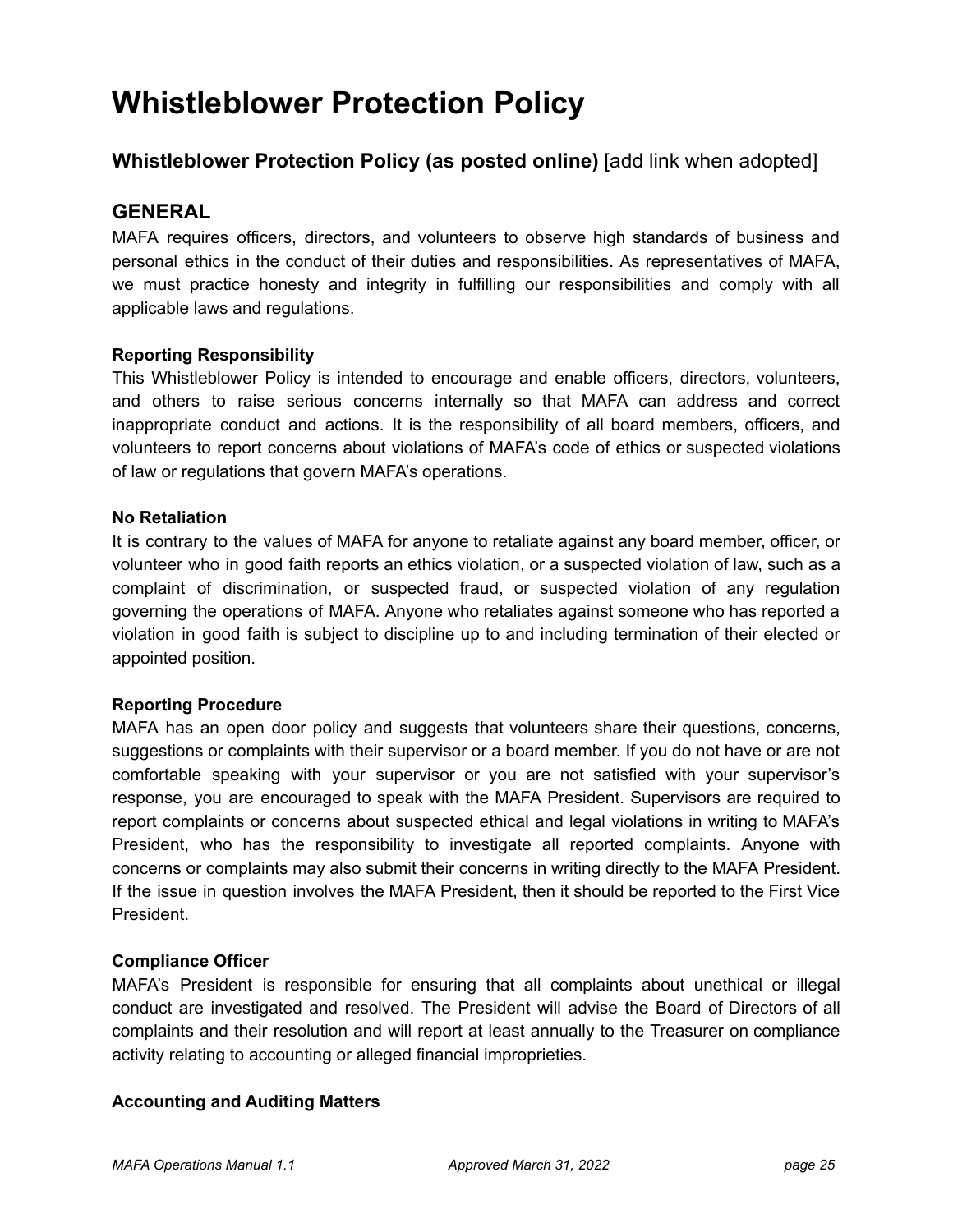MAFA's President shall immediately notify the Treasurer of any concerns or complaint regarding corporate accounting practices, internal controls or auditing and work with the committee until the matter is resolved.

### **Acting in Good Faith**

Anyone filing a written complaint concerning a violation or suspected violation must be acting in good faith and have reasonable grounds for believing the information disclosed indicates a violation. Any allegations that prove not to be substantiated and which prove to have been made maliciously or knowingly to be false will be viewed as a serious disciplinary offense.

### **Confidentiality**

Violations or suspected violations may be submitted on a confidential basis by the complainant. Reports of violations or suspected violations will be kept confidential to the extent possible, consistent with the need to conduct an adequate investigation.

### **Handling of Reported Violations**

MAFA's President will notify the person who submitted a complaint and acknowledge receipt of the reported violation or suspected violation. All reports will be promptly investigated and appropriate corrective action will be taken if warranted by the investigation.

### *Approved by MAFA Board of Directors, January 22, 2022*

## <span id="page-25-0"></span>**Conflict of Interest Policy**

### **Conflict of Interest Policy (as posted online)** [add link when adopted]

### **GENERAL**

A personal or financial interest or involvement in any customer, client, competitor, or supplier of or to the MidAtlantic Fiber Association (MAFA), including outside employment or consulting, is considered a potential conflict of interest. If an officer, director, or key volunteer or any of his or her close relatives (spouse, domestic partner, child, sister, brother, parent, grandparent, or in-laws) has, or is considering having, a personal or financial interest in a customer, client, competitor, or supplier of or to MAFA, the individual must disclose the interest or relationship to the President of MAFA on assumption of duties or at a time when said conflict originates.

Furthermore, an officer, director, or key volunteer may not give or accept gifts, loans, or favors from persons having business relationships with MAFA. The receipt or giving of small gifts or casual entertaining for business purposes, however, is not prohibited. Failure to promptly disclose actual or potential conflicts of interest to the MAFA President may result in discipline, up to and including dismissal. Whenever these issues arise, contact the MAFA President, to discuss the issue. MAFA reserves the right to determine whether any relationship represents an actual or potential conflict of interest in violation of this policy.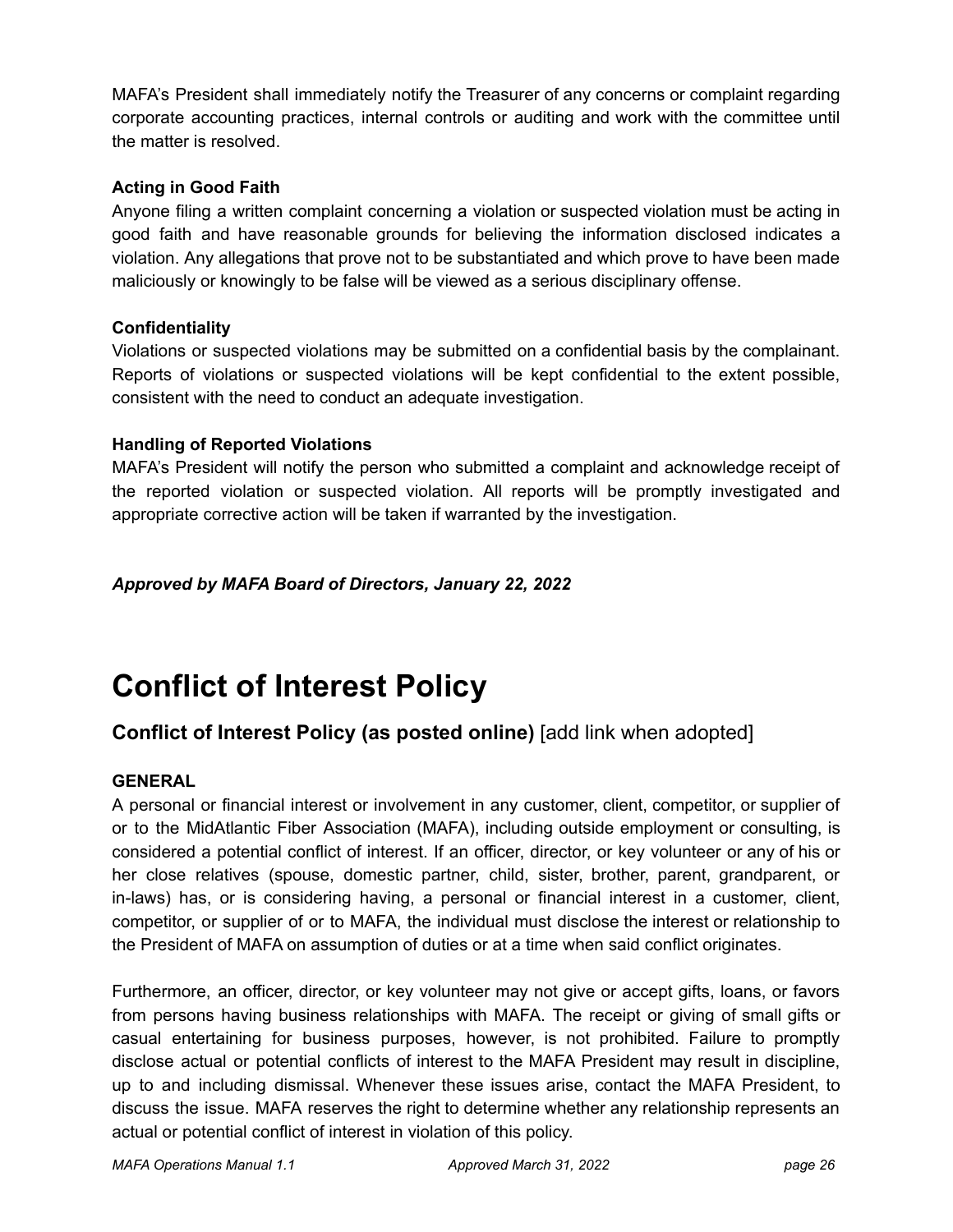### **1. Purpose**

- a. The purpose of this Policy is to ensure objectivity in decision-making by and on behalf of MAFA and to avoid any conflict of interest or the appearance of a conflict.
- b. A conflict of interest may exist when the interests of any responsible person, director, officer, volunteer, executive staff member, or manager, or said person's immediate family, or any party, group or organization to which said person has allegiance, may be seen as competing with the interests of MAFA.

### **2. Definitions**

- a. Conflict of Interest means a situation in which the interests of a person subject to this policy and the interests of MAFA diverge, or may appear to diverge. Conflicts often arise when there is the potential for such person, their immediate family members, or friends to benefit personally as a result of such person's involvement in a MAFA activity or decision. Conflicts also may arise when such person has outside interests or duties that could possibly influence how s/he acts on behalf of MAFA. Actual impropriety is not necessary for a conflict of interest to arise.
- b. Unless specifically authorized by the Board of Directors, MAFA and its affiliates will not do business with any firm or entity owned or controlled by any member of the Board of Directors, officer, director, or key volunteer, or any member of the immediate family of any such person, in which any such person has a substantial financial interest (any such ownership or control or financial interest referred to herein as a "Significant Interest").
- c. Key volunteers include Conference and Grants Chairs and all members of those committees.

### **3. Policy**

- a. This conflict of interest policy is designed to help directors, officers, and key volunteers of MAFA identify situations that present potential conflicts of interest and to provide MAFA with a procedure that, if observed, will allow a transaction to be treated as valid and binding even though a director, officer, or volunteer has or may have a conflict of interest with respect to the transaction. In the event there is an inconsistency between the requirements and procedures prescribed herein and those in federal or state law, the law shall control.
- b. Each officer, director, or key volunteer shall promptly notify the MAFA President or the Chair of the appropriate committee upon becoming aware that the organization is doing or considering doing business with a firm, business, or guild in which said officer, director, or key volunteer has a Significant Interest.
- c. In addition, each officer, director, or key volunteer shall disclose to the MAFA President and appropriate committee chair the name of any MAFA guild of which they are an officer or voting member. Such persons will not participate in discussion or voting on any decision or recommendation within MAFA which directly impacts those guilds. Non-voting membership in a guild, sometimes designated as "associate" or "distance" membership, for the purpose of receiving communications from that guild, is not guild membership for the purpose of this policy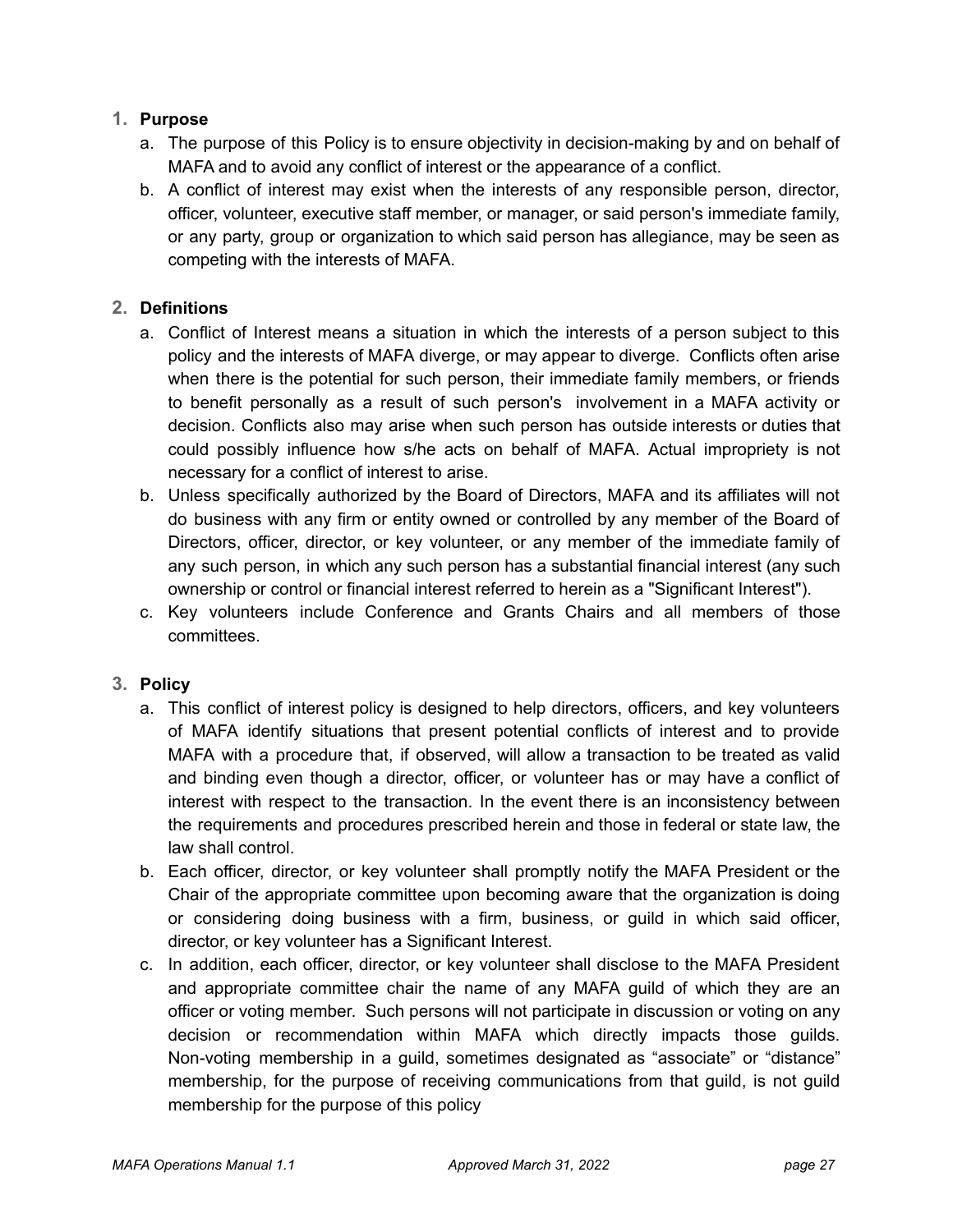- d. In the event it is unclear that a conflict of interest exists, the individual with the potential conflict shall disclose the circumstances to the MAFA President. The matter shall be resolved by a vote of the MAFA Board. Any interested director shall abstain during such vote and be absent from any discussion and vote.
- e. Anyone subject to this policy may not use for personal gain, or other unauthorized use, any privileged information acquired in connection with their MAFA activities. (The term "privileged information" includes, but is not limited to, knowledge of forthcoming programs, purchase decisions, or selection of vendors or contractors in advance of official announcements.)

### **4. Procedure**

- a. Each officer, director, or key volunteer shall complete a Conflict of Interest Statement at the beginning of every 2-year term, or whenever they enter into a board or key volunteer position.
- b. Officers, directors, or key volunteers will disclose any Significant Interest in any firm or business or guild with which MAFA is considering doing business.
- c. After full disclosure is made, the Board shall have the discretion to authorize MAFA to do business with the contractor, vendor, or guild, but only after first approving the terms and conditions of the contract or fee. Any interested officer shall abstain during such vote. Recommendations must be documented and recorded in usual manner, e.g., meeting minutes.
- d. The director or any other person reporting a conflict that involves themselves or a close family member and attending said meeting, shall leave the room, online conference or teleconference during the discussion in which the Board or Committee is meeting and shall not participate in the final deliberations or decision regarding the matter under consideration. However, that person must provide the Board or Committee with any and all relevant information.
- e. The Minutes of the meeting of the Board or Committee shall reflect that the conflict of interest was disclosed and that the interested person was not present during the final discussion or vote and did not vote.

\*\*\*\*\*\*\*\*\*\*\*\*\*\*\*\*\*\*\*\*\*\*\*\*\*\*\*\*\*\*\*\*\*\*\*\*\*\*\*\*\*\*\*\*\*\*\*\*\*\*\*\*\*\*\*\*\*\*\*\*\*\*\*\*\*\*\*\*\*\*\*\*\*\*\*\*\*\*\*\*\*\*\*\*\*\*\*\*\*\*\*\*\*\*\*\*\*\*\*\*\*\*\*

### **CONFLICT OF INTEREST STATEMENT - WEB FORM**

I, the undersigned, associated MidAtlantic Fiber Association ("MAFA") in a capacity of officer, director, or key volunteer, represent that as of the date specified below my principal employment is as listed below and that I have no interest that would cause an actual or apparent conflict of interest with MAFA, except as noted below.

I do further specifically represent that I have no outside commitments, personal or otherwise, that would divert me from my duty to further the interest of MAFA. All information that might be deemed relevant to any apparent conflict of interest is listed below.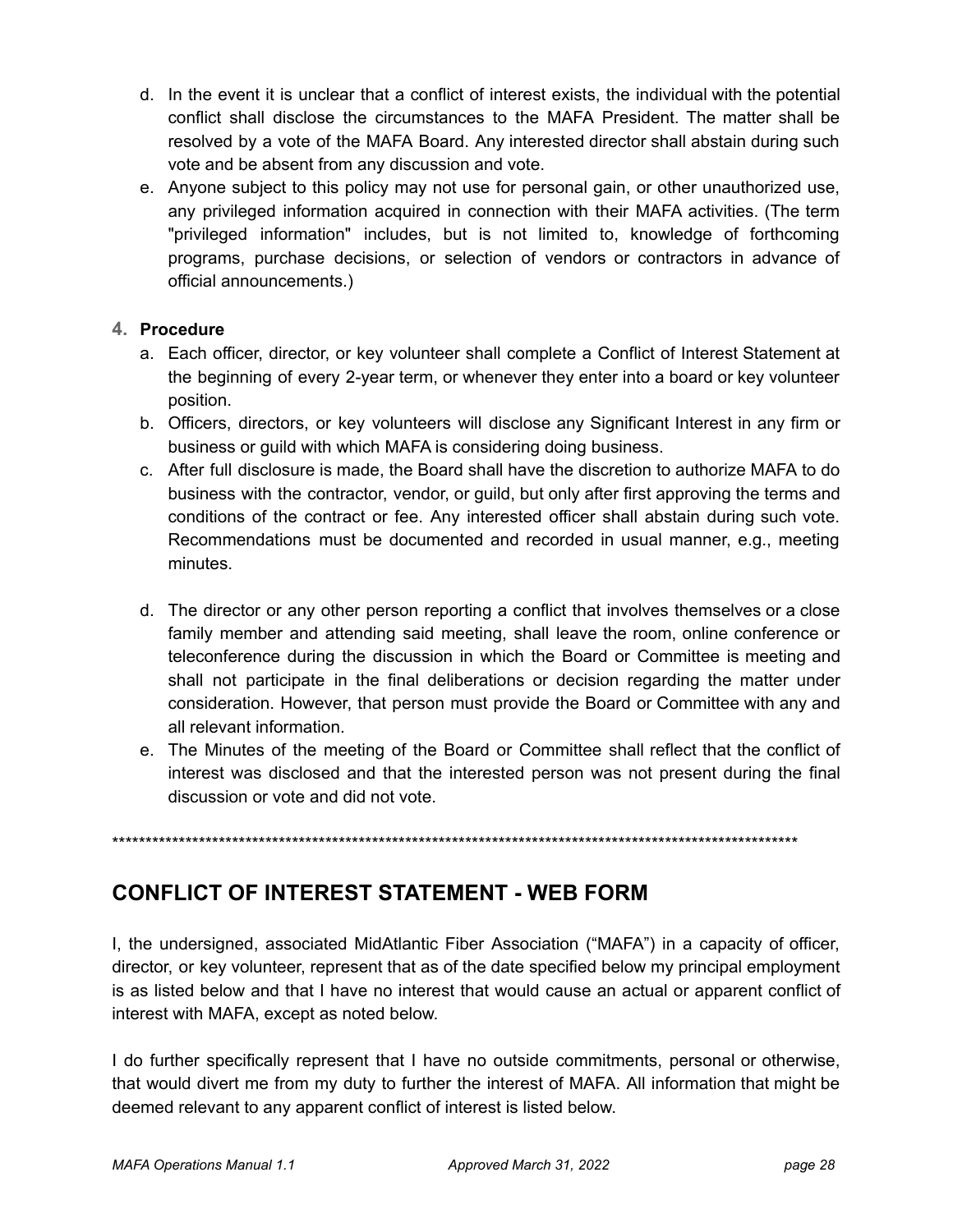I have not and shall not, except on behalf of MAFA, accept, or be the beneficiary of, any fee, brokerage, gift, or other emolument because of any investment, loan, deposit, purchase, sale, payment or exchange made by or for MAFA, except as otherwise permitted herein.

I declare that I will inform the President (or, in the case of the President, the Board of Directors) of MAFA, in writing, of any material change in my above-noted status, during my continued volunteer or contracted service with MAFA.

This conflict of interest statement is submitted for the fiscal year ending September 30,

My current principal employment, if applicable, is as follows:

| Employer & Address (city, state only) | <b>Position</b> |
|---------------------------------------|-----------------|
|                                       |                 |

Information that the Board may deem relevant in reviewing this statement is as follows:

I also hold the following positions with the corresponding companies and am a member and/or officer of the following guilds:

**Date** 

Name

*Approved by MAFA Board of Directors on Basecamp January 22, 2022*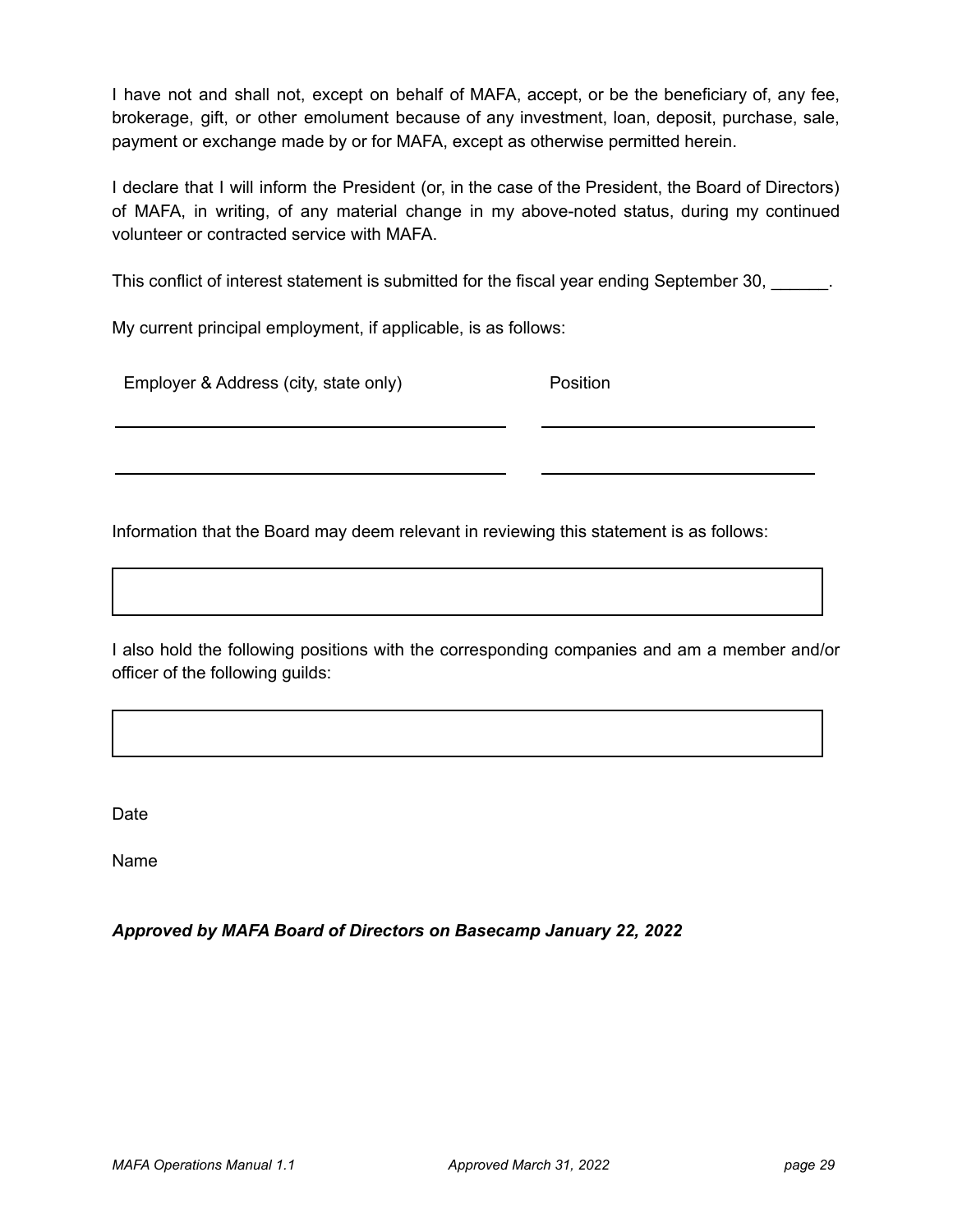## <span id="page-29-0"></span>**Resources**

## <span id="page-29-1"></span>**Zoom Accounts**

MAFA has one or more paid Zoom accounts for use by the board, committees, and member guilds. The Secretary acts as the Zoom administrator and schedules all meeting requests. The Conference committee also has an account which only goes on paid status when the volume of Conference meetings requires it. Zoom account information is in the [Digital Asset Inventory](https://docs.google.com/document/d/1kvMw0nvVgTfBBpsc34hDPe0vs6vuMmL4y0UvXvwV4Us/edit?usp=sharing).

To encourage full participation by all member guilds, whenever possible Reps meetings should be held by video or teleconference.

## <span id="page-29-2"></span>**Basecamp**

MAFA uses Basecamp as a project management system. Depending on the new user's role, he or she will be granted access to projects aligned with that role. For example, conference team members will have access to the 'YEAR' Conference project. Board members will have access to the MAFA Board project.

- User access is:
	- Associated with your *personal* email account (not the @mafafiber.org account referenced in the G-Suite discussion below) and
	- Is role-based
- Log in can be by phone, tablet, or browser. Download the appropriate app for phones and tablets, as desired.
	- Access Basecamp at: https://3.basecamp.com
- Short overview:
	- Pings: For short, personal communications. Can be restricted to a single person or a small group.
	- Hey: Messaging threads: Typically open to everyone in that section of the project. Beware of changing topics in the middle of the thread--or asking someone to do something. The search tool is good, but it can be difficult to find the request.
	- To-Do's: This is a place for identifying and/or requesting something to be done, assigning it to a person or persons, adding a due date and providing more information. Using this for a large group of people is not appropriate because as soon as one person completes his/her portion of the task and ticks the box 'completed', Basecamp identifies the task as done.
		- If you want to assign multiple people to a cooperative task, it is best to make a separate To-Do for each one. (Alternatively, the owner can advise the group not to tick the box, but then the owner is responsible for completion.)
	- Docs & Files: Repository for documents, images, etc. for a project.
	- Forwarded Email: Sometimes we correspond with people outside the MAFA circle, but want to ensure that the process is recorded. Users can forward an email to any Basecamp project section.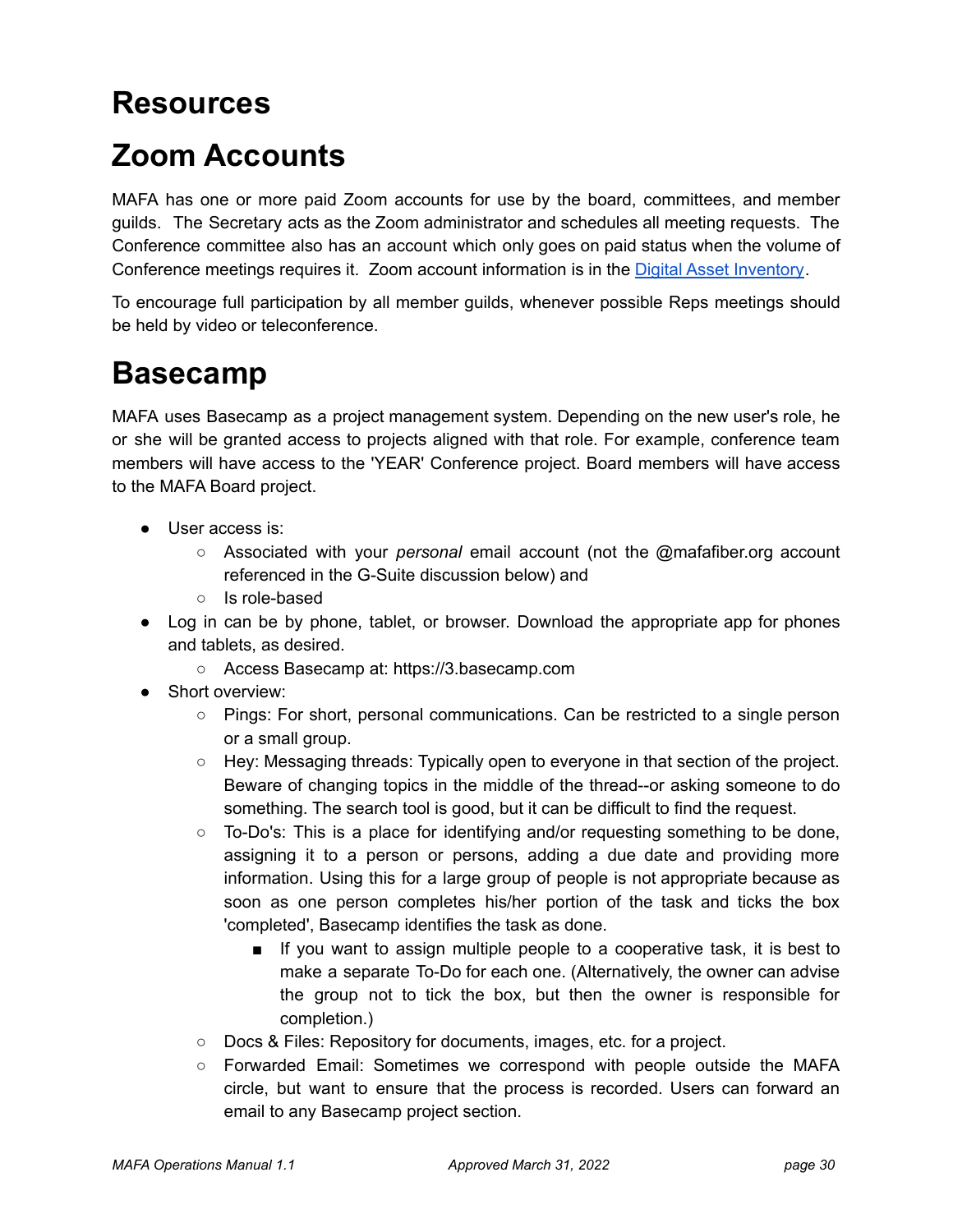- Campfire: Not used for MAFA business, but compare it to a water cooler conversation.
- Initial setup
	- After getting into a Basecamp project for the first time, you may want to set up your notification preferences. To do that, click on the icon of your initial in the upper right hand corner of the screen. Then read about and select how and when you wish to be notified.
	- Note, you do not have to add everyone to every conversation. Users can see and find conversations in which they were not initially included (except for pings, which remain private to invited parties.) Users may receive the messages if they choose to get notified about all messages, or they can look at the menu items and see anything they have missed.

# <span id="page-30-0"></span>**Google G-Suite**

MAFA uses Google G-Suite for email and online work sharing using (mainly) Google Docs, Spreadsheets, Forms, and Drive.

- New board members and conference committee members will be assigned a MAFA email with an address of <iob-responsiblity@mafafiber.org> (e.g., [president@mafafiber.org\)](mailto:president@mafafiber.org) and will receive an email inviting them to log in with a temporary, system-assigned password.
	- $\circ$  They will need to change the password when they log in. (If they didn't, just advise us and the admin can reset the temporary password and repeat the initial process.)
- This email is also associated with one's role. In other words, the conference team has access to all things conference-related.
- To access G-Suite, log in at <https://gsuite.google.com> (Sign in at upper right hand corner)
- Use the apps (next to your ID in the upper right) to access
	- Note that this account includes a personal Google Drive, but you also have access to the Shared or Team Drive. (Menu, Left).
	- Click on Shared or Team Drive to access MAFA documents, spreadsheets, forms, photos, etc.
	- MAFA Archive Drive is accessible to Board members, and contains a repository of all of our historical documents
- Email access: You can access your MAFA email account online (as above) or you can forward it to your local client (desktop, tablet, phone) and use it as one of your regular email accounts. Just set it up as you have done with your other email account(s), that is, go to Settings, add the network, your email address and password.
- Google Drive is now the storage location for MAFA's historical files (in the Board's MAFA Archive folder), as well as the major location for shared working files.